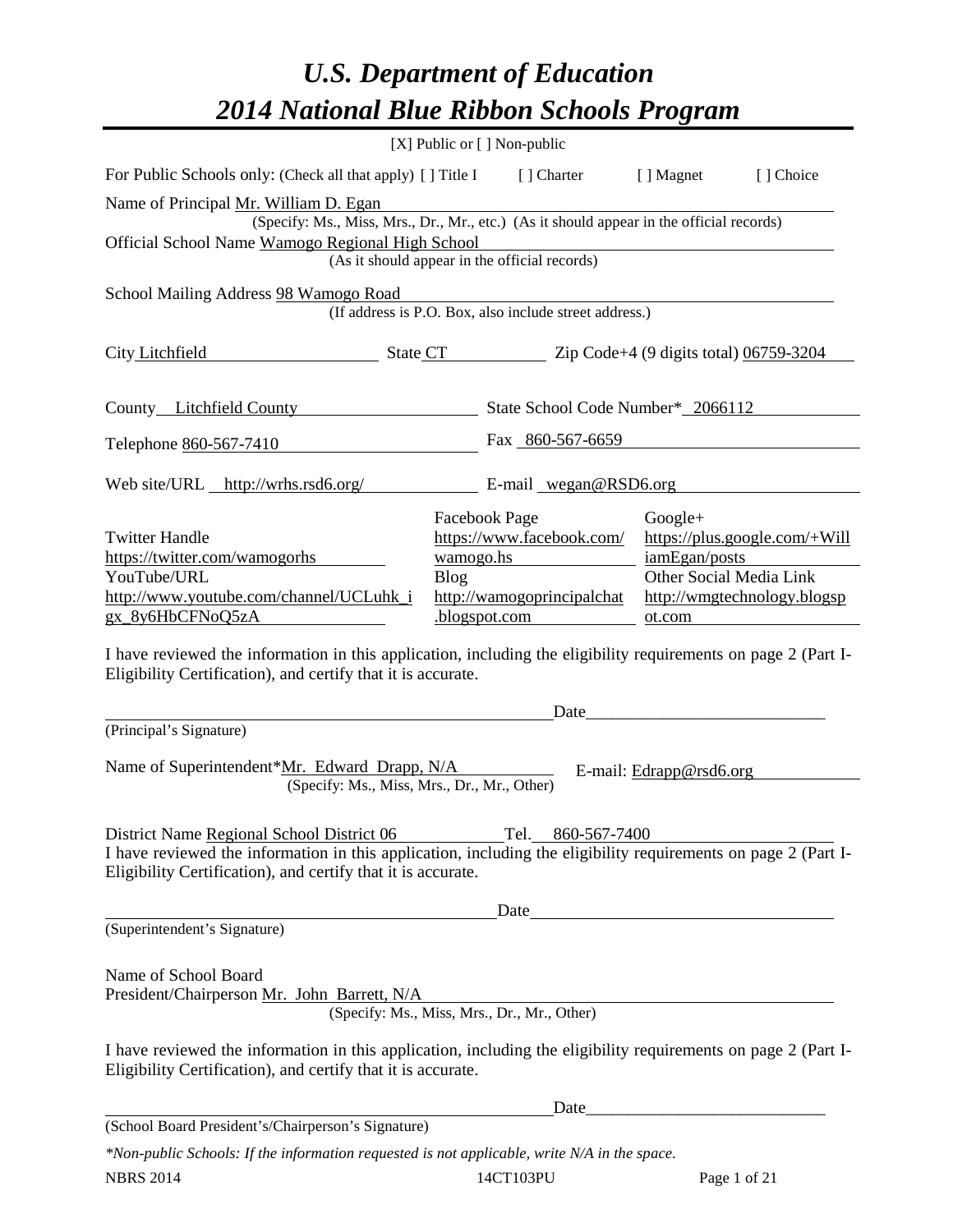#### **Include this page in the school's application as page 2.**

The signatures on the first page of this application (cover page) certify that each of the statements below concerning the school's eligibility and compliance with U.S. Department of Education, Office for Civil Rights (OCR) requirements is true and correct.

- 1. The school configuration includes one or more of grades K-12. (Schools on the same campus with one principal, even a K-12 school, must apply as an entire school.)
- 2. The school has made its Annual Measurable Objectives (AMOs) or Adequate Yearly Progress (AYP) each year for the past two years and has not been identified by the state as "persistently dangerous" within the last two years.
- 3. To meet final eligibility, a public school must meet the state's AMOs or AYP requirements in the 2013-2014 school year and be certified by the state representative. Any status appeals must be resolved at least two weeks before the awards ceremony for the school to receive the award.
- 4. If the school includes grades 7 or higher, the school must have foreign language as a part of its curriculum.
- 5. The school has been in existence for five full years, that is, from at least September 2008 and each tested grade must have been part of the school for the past three years.
- 6. The nominated school has not received the National Blue Ribbon Schools award in the past five years: 2009, 2010, 2011, 2012, or 2013.
- 7. The nominated school has no history of testing irregularities, nor have charges of irregularities been brought against the school at the time of nomination. The U.S. Department of Education reserves the right to disqualify a school's application and/or rescind a school's award if irregularities are later discovered and proven by the state.
- 8. The nominated school or district is not refusing Office of Civil Rights (OCR) access to information necessary to investigate a civil rights complaint or to conduct a district-wide compliance review.
- 9. The OCR has not issued a violation letter of findings to the school district concluding that the nominated school or the district as a whole has violated one or more of the civil rights statutes. A violation letter of findings will not be considered outstanding if OCR has accepted a corrective action plan from the district to remedy the violation.
- 10. The U.S. Department of Justice does not have a pending suit alleging that the nominated school or the school district as a whole has violated one or more of the civil rights statutes or the Constitution's equal protection clause.
- 11. There are no findings of violations of the Individuals with Disabilities Education Act in a U.S. Department of Education monitoring report that apply to the school or school district in question; or if there are such findings, the state or district has corrected, or agreed to correct, the findings.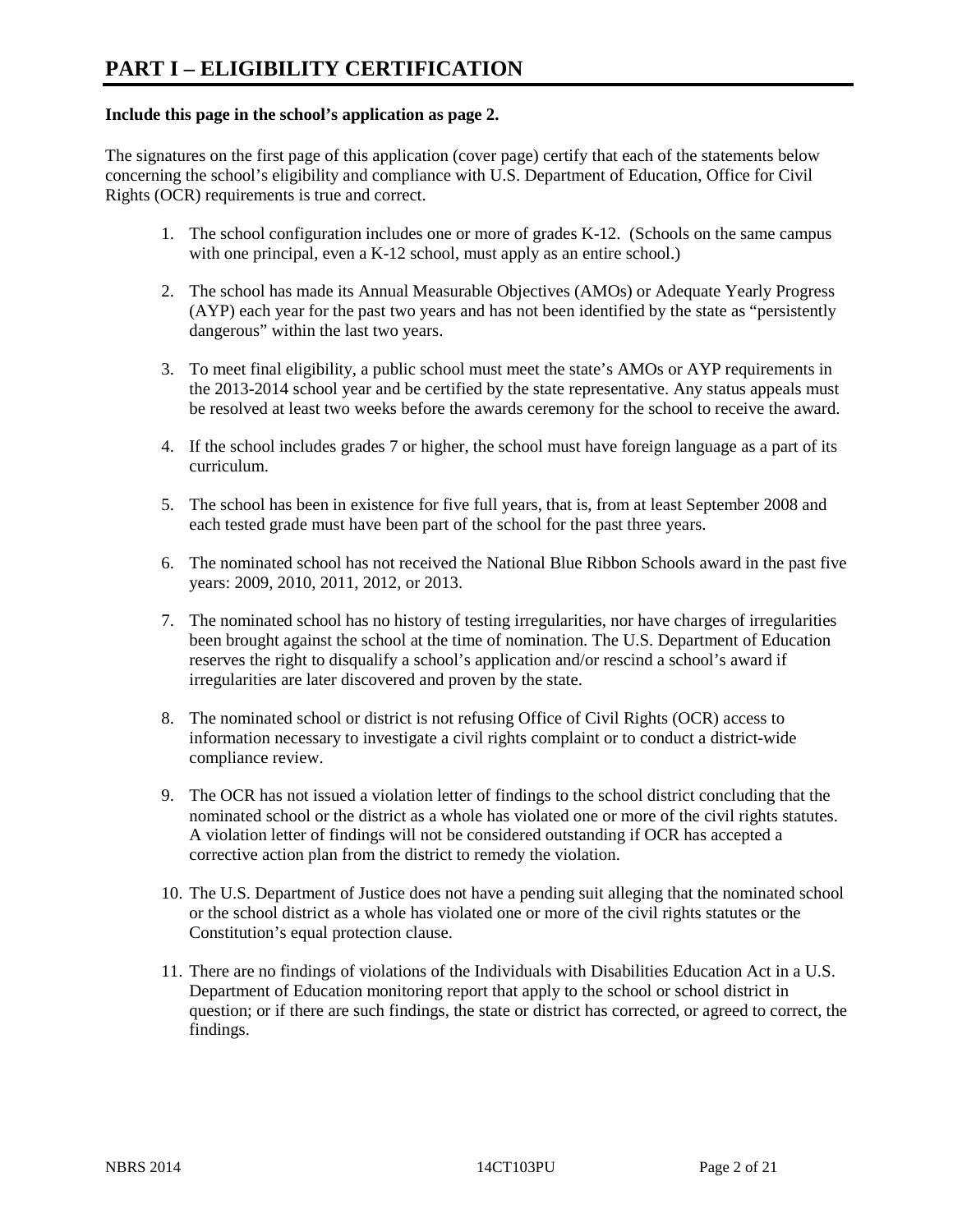### **PART II - DEMOGRAPHIC DATA**

#### **All data are the most recent year available.**

**DISTRICT** (Question 1 is not applicable to non-public schools)

| -1. | Number of schools in the district<br>(per district designation): | $\overline{3}$ Elementary schools (includes K-8)<br>1 Middle/Junior high schools<br>1 High schools |
|-----|------------------------------------------------------------------|----------------------------------------------------------------------------------------------------|
|     |                                                                  | $0 K-12$ schools                                                                                   |

5 TOTAL

**SCHOOL** (To be completed by all schools)

- 2. Category that best describes the area where the school is located:
	- [] Urban or large central city
	- [ ] Suburban with characteristics typical of an urban area
	- [ ] Suburban
	- [ ] Small city or town in a rural area

[X] Rural

- 3. 5 Number of years the principal has been in her/his position at this school.
- 4. Number of students as of October 1 enrolled at each grade level or its equivalent in applying school:

| Grade                           | # of         | # of Females | <b>Grade Total</b> |
|---------------------------------|--------------|--------------|--------------------|
|                                 | <b>Males</b> |              |                    |
| <b>PreK</b>                     | 0            | 0            | $\Omega$           |
| K                               | 0            | 0            | 0                  |
| $\mathbf{1}$                    | 0            | 0            | 0                  |
| $\mathbf{2}$                    | 0            | 0            | 0                  |
| 3                               | 0            | 0            | 0                  |
| 4                               | 0            | 0            | 0                  |
| 5                               | 0            | 0            | 0                  |
| 6                               | 0            | 0            | 0                  |
| 7                               | 0            | 0            | 0                  |
| 8                               | 0            | 0            | 0                  |
| 9                               | 49           | 65           | 114                |
| 10                              | 50           | 60           | 110                |
| 11                              | 43           | 48           | 91                 |
| 12                              | 45           | 41           | 86                 |
| <b>Total</b><br><b>Students</b> | 187          | 214          | 401                |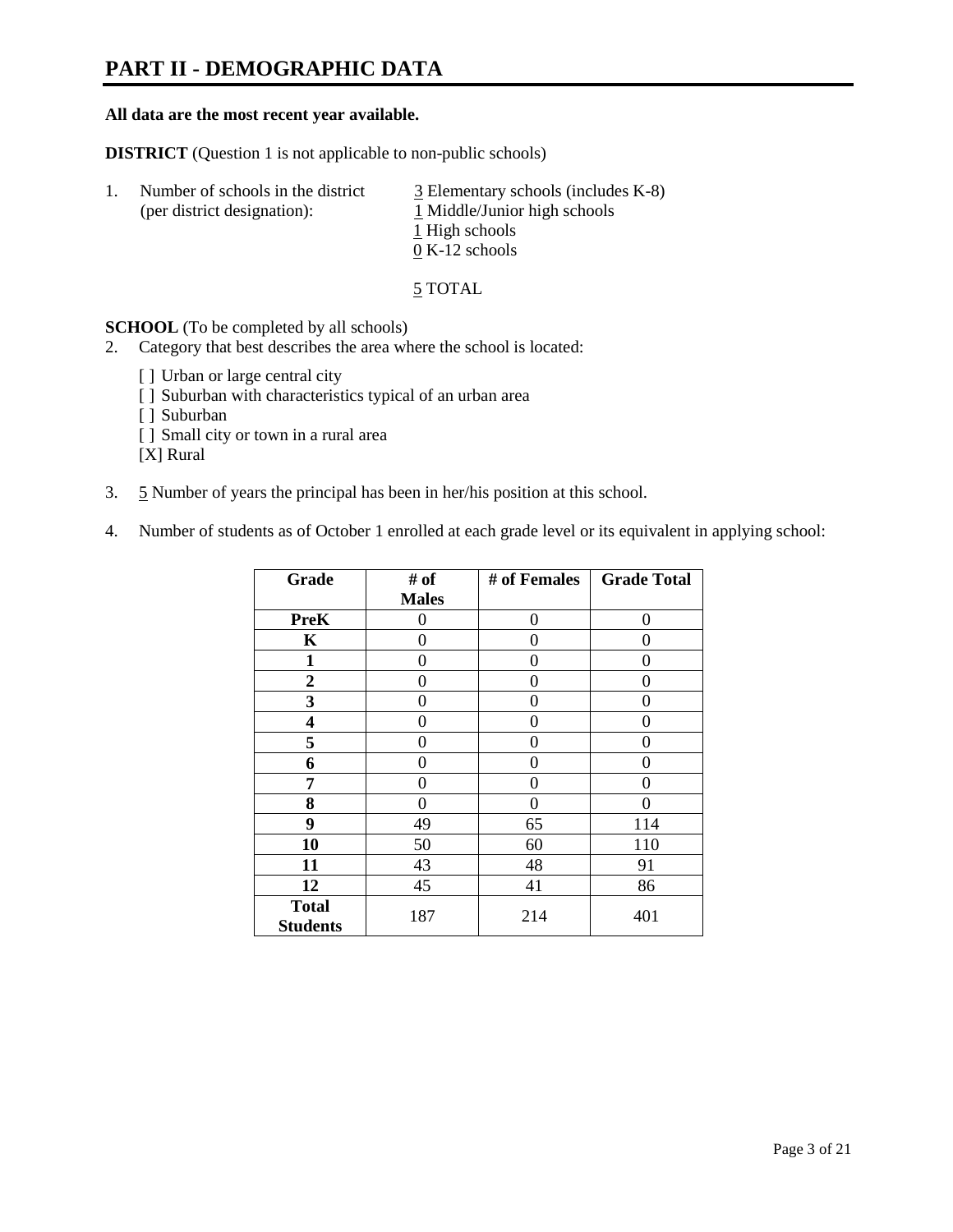5. Racial/ethnic composition of  $\qquad \qquad \underline{0}$  % American Indian or Alaska Native the school: 1 % Asian

 1 % Black or African American 2 % Hispanic or Latino 0 % Native Hawaiian or Other Pacific Islander 96 % White 0 % Two or more races **100 % Total** 

(Only these seven standard categories should be used to report the racial/ethnic composition of your school. The Final Guidance on Maintaining, Collecting, and Reporting Racial and Ethnic Data to the U.S. Department of Education published in the October 19, 2007 *Federal Register* provides definitions for each of the seven categories.)

6. Student turnover, or mobility rate, during the 2012 - 2013 year: 2%

This rate should be calculated using the grid below. The answer to (6) is the mobility rate.

| <b>Steps For Determining Mobility Rate</b>         | Answer |
|----------------------------------------------------|--------|
| (1) Number of students who transferred to          |        |
| the school after October 1, 2012 until the         | 8      |
| end of the school year                             |        |
| (2) Number of students who transferred             |        |
| <i>from</i> the school after October 1, 2012 until |        |
| the end of the 2012-2013 school year               |        |
| (3) Total of all transferred students [sum of      | 9      |
| rows $(1)$ and $(2)$ ]                             |        |
| (4) Total number of students in the school as      | 414    |
| of October 1                                       |        |
| $(5)$ Total transferred students in row $(3)$      | 0.022  |
| divided by total students in row (4)               |        |
| $(6)$ Amount in row $(5)$ multiplied by 100        | ာ      |

## 7. English Language Learners (ELL) in the school:  $1\%$

2 Total number ELL

Number of non-English languages represented: 2 Specify non-English languages: Lithuanian, Spanish

8. Students eligible for free/reduced-priced meals: 14 %

Total number students who qualify: 54

If this method is not an accurate estimate of the percentage of students from low-income families, or the school does not participate in the free and reduced-priced school meals program, supply an accurate estimate and explain how the school calculated this estimate.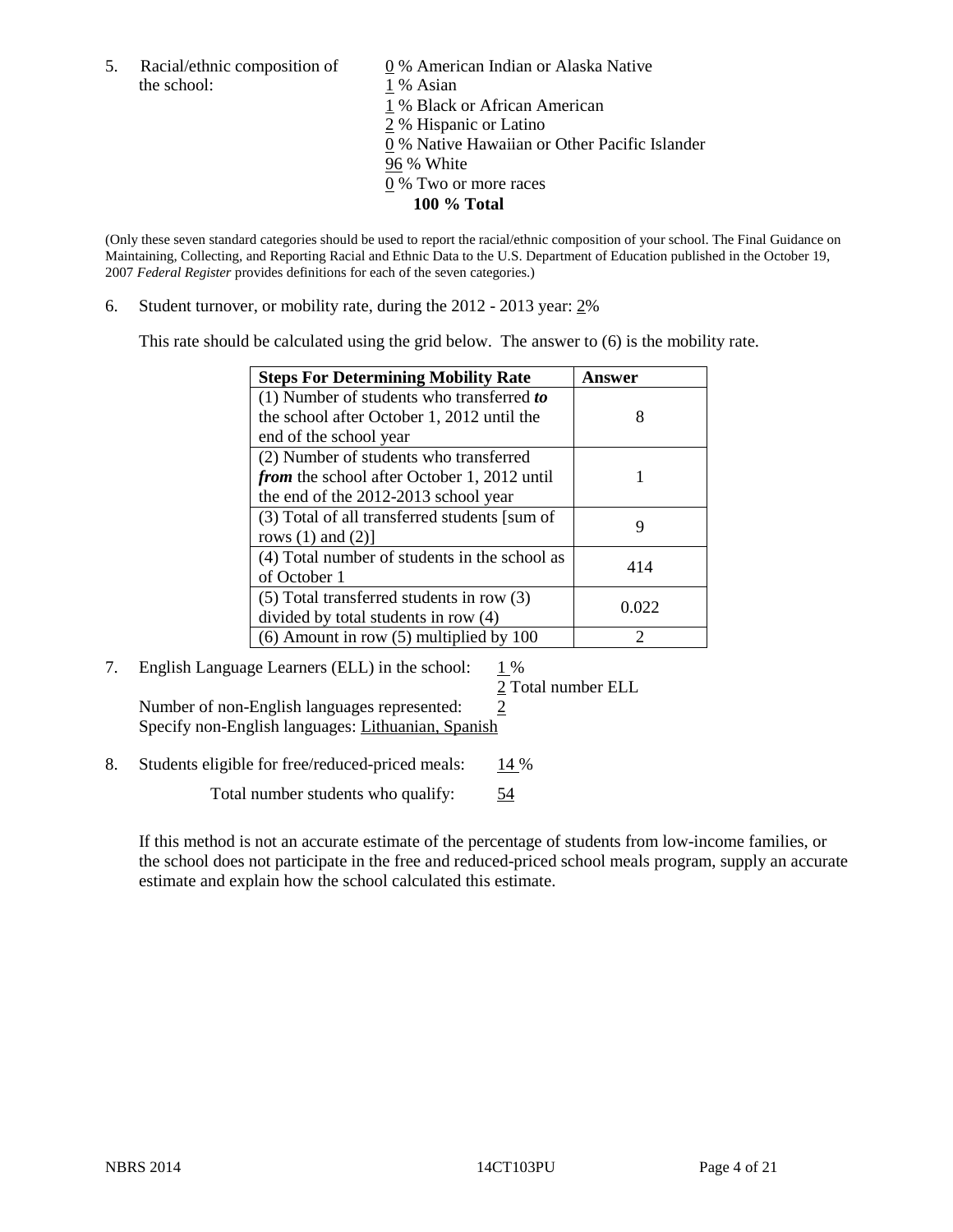48 Total number of students served

Indicate below the number of students with disabilities according to conditions designated in the Individuals with Disabilities Education Act. Do not add additional categories.

| 1 Autism                | 0 Orthopedic Impairment                 |
|-------------------------|-----------------------------------------|
| 0 Deafness              | 12 Other Health Impaired                |
| 0 Deaf-Blindness        | 24 Specific Learning Disability         |
| 6 Emotional Disturbance | 4 Speech or Language Impairment         |
| 0 Hearing Impairment    | 1 Traumatic Brain Injury                |
| 0 Mental Retardation    | 0 Visual Impairment Including Blindness |
| 0 Multiple Disabilities | 0 Developmentally Delayed               |
|                         |                                         |

10. Use Full-Time Equivalents (FTEs), rounded to nearest whole numeral, to indicate the number of personnel in each of the categories below:

|                                       | <b>Number of Staff</b> |
|---------------------------------------|------------------------|
| Administrators                        |                        |
| <b>Classroom</b> teachers             | 33                     |
| Resource teachers/specialists         |                        |
| e.g., reading, math, science, special | 16                     |
| education, enrichment, technology,    |                        |
| art, music, physical education, etc.  |                        |
| Paraprofessionals                     |                        |
| Student support personnel             |                        |
| e.g., guidance counselors, behavior   |                        |
| interventionists, mental/physical     |                        |
| health service providers,             | 5                      |
| psychologists, family engagement      |                        |
| liaisons, career/college attainment   |                        |
| coaches, etc.                         |                        |
|                                       |                        |

11. Average student-classroom teacher ratio, that is, the number of students in the school divided by the FTE of classroom teachers, e.g.,  $22:1$  12:1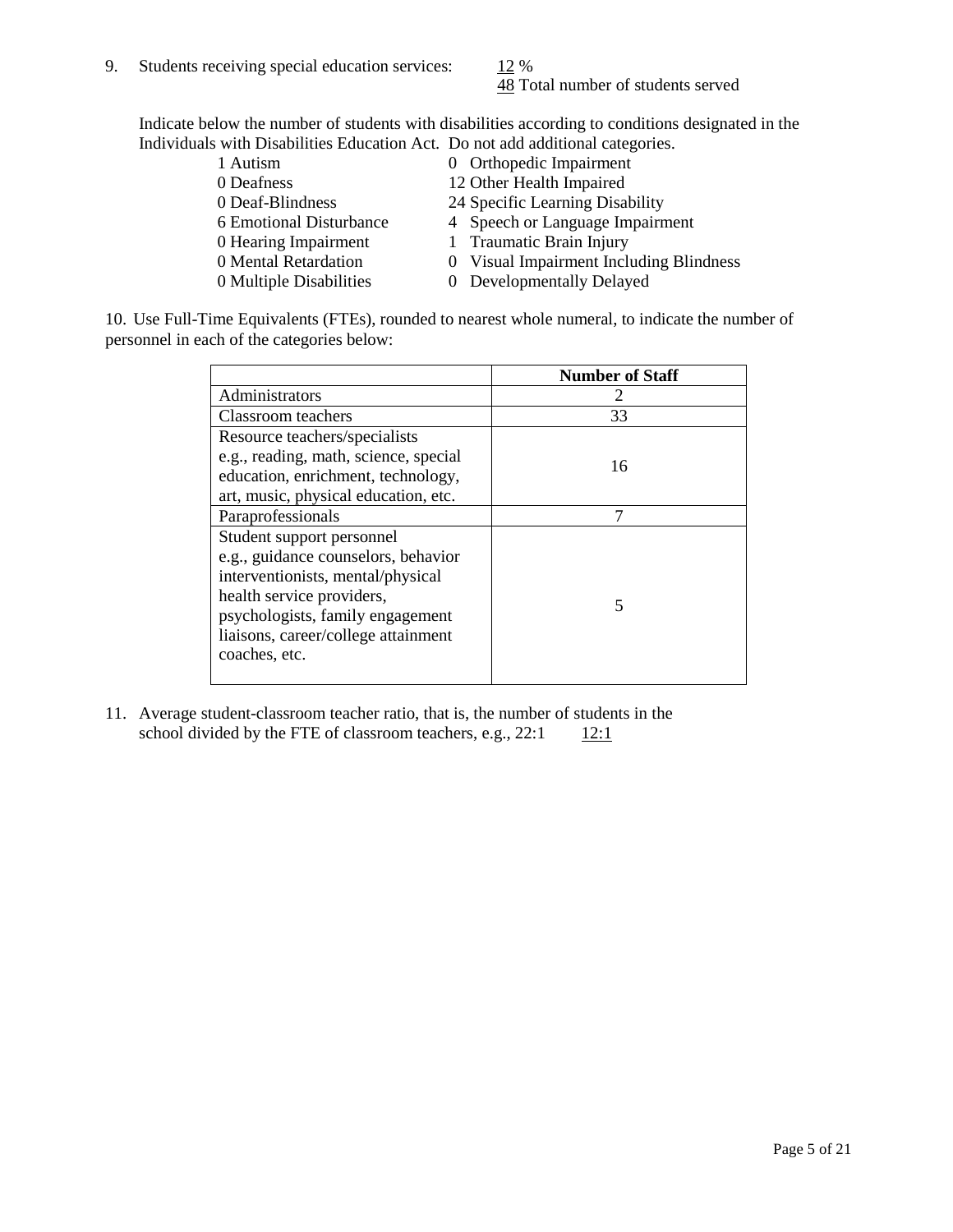12. Show daily student attendance rates. Only high schools need to supply yearly graduation rates.

| <b>Required Information</b> | 2012-2013 | 2011-2012 | 2010-2011 | 2009-2010 | 2008-2009 |
|-----------------------------|-----------|-----------|-----------|-----------|-----------|
| Daily student attendance    | 96%       | 96%       | 96%       | 96%       | 96%       |
| High school graduation rate | 98%       | 99%       | 98%       | $100\%$   | 100%      |

#### 13. **For schools ending in grade 12 (high schools)**

Show percentages to indicate the post-secondary status of students who graduated in Spring 2013

| <b>Post-Secondary Status</b>                  |     |
|-----------------------------------------------|-----|
| Graduating class size                         |     |
| Enrolled in a 4-year college or university    | 54% |
| Enrolled in a community college               | 17% |
| Enrolled in career/technical training program | 8%  |
| Found employment                              | 8%  |
| Joined the military or other public service   | 4%  |
| <b>Other</b>                                  | 2%  |

14. Indicate whether your school has previously received a National Blue Ribbon Schools award. Yes  $No \underline{X}$ 

If yes, select the year in which your school received the award.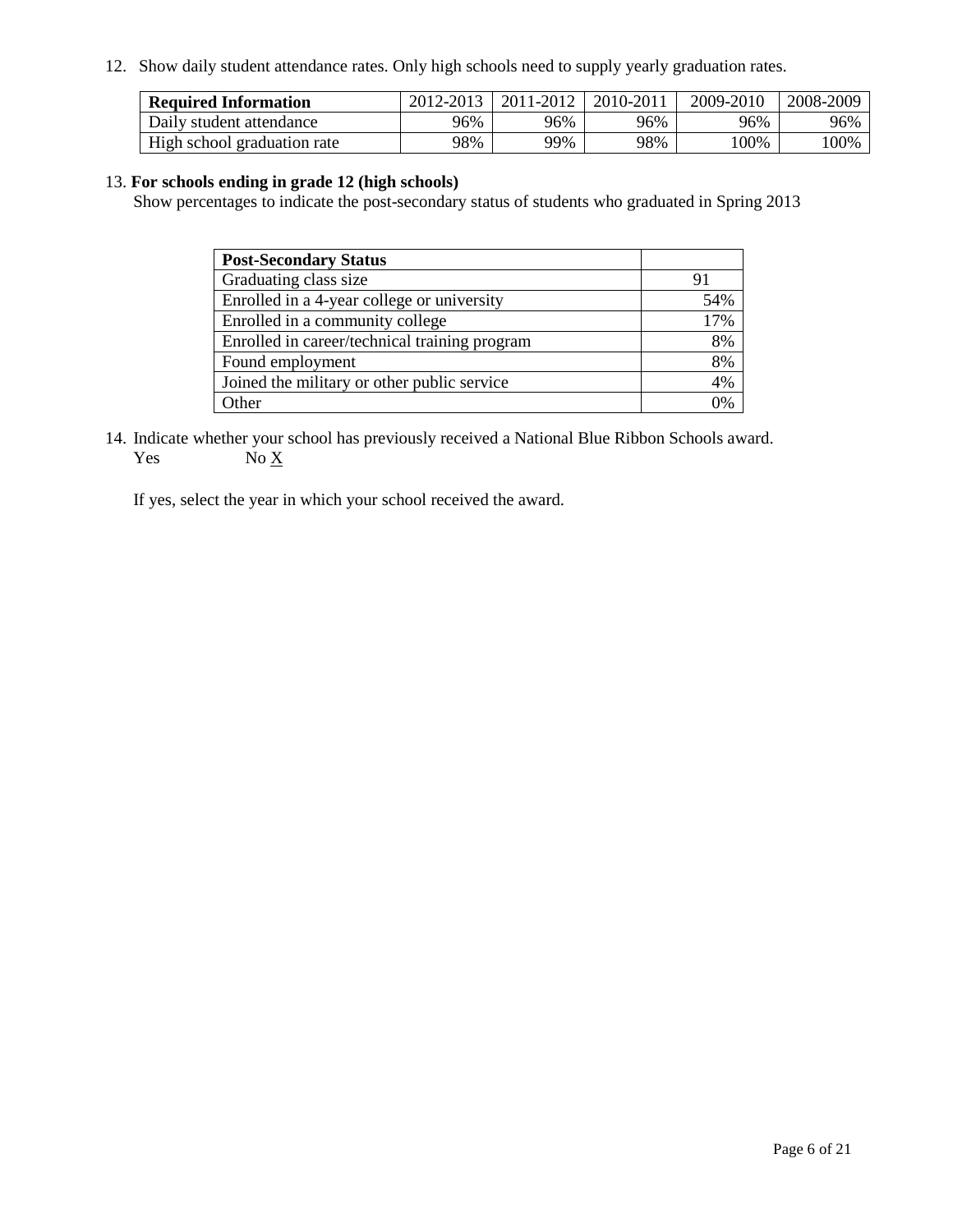### **PART III – SUMMARY**

Wamogo's mission is "To prepare all students for learning, living and achieving." Wamogo Regional High School, located in Litchfield Connecticut, is the high school for the rural towns of Warren, Morris and Goshen. Students from seven additional towns, (Torrington, Thomaston, Terryville, Plymouth, Harwinton, Burlington, and Litchfield) attend Wamogo as a part of the regional Agri-Science and Technology program.

Students apply to the agri-science and technology program from within district and the seven participating towns. Currently there are 164 students in the agri-science and technology program at Wamogo. A majority of the students (121) are from the seven sending towns. Students can choose courses in mechanics, natural resources, animal science and horticulture. Specific courses reflect the interests of the students as well as the content and skills needed to to explore careers and post-secondary educational opportunities. Students in this program must complete required Supervised Agriculture Experience (SAE) hours outside of school. Students maintain connections to their communities through their SAE hours as well as participation at events like the Warren Fall Festival, the Goshen Fair and the Tractor Restoration Group. Students are actively involved in competitions such as animal judging, landscape contests at the Big E and the Envirothon as a part of their courses in the Agri-science and technology program at Wamogo. This year, the Wamogo Parliamentary Procedure team won first place in the state and third place at the National FFA conference. In addition, Wamogo's Agricultural Program is a National Chapter Award Winning Program ranking Wamogo in the top 3% of schools in the nation.

Building community and connecting with students is an important part of school culture. All Wamogo staff members meet weekly with small groups of students during the "Connections" period. Connections is a time for staff and students to discuss programs at the school, answer questions and create a smaller community environment where students can connect each week. In August 2013, Wamogo students and staff hosted the first annual "Froshfest" designed to welcome our 9th grade students to the high school. Activities were planned and facilitated by staff and student leaders to help create connections and foster new friendships for our new ninth grade students. Wamogo also hosts a scholarship celebration at the school.

Professional development days have taken the form of Edcamp sessions, where teachers post ideas for sessions that are of interest to them or offer to share their expertise in technology or other areas, learn new skills taught by their peers, and contribute ideas and solutions. Last August, several Wamogo teachers participated in a week-long summer workshop for the Academy of Digital Arts and Sciences program at Naugatuck Valley Community College, a professional development opportunity for math, science and technology teachers to implement a full curriculum based on 21st Century skills. Teachers are provided opportunities to organize programs, to facilitate groups on professional days, and to apply leadership skills on committees within the school district.

Community outreach initiatives begun by teachers include the annual Veterans' Day Breakfast, which invites area veterans to a breakfast prepared and served by staff and students. The Wamogo school band and chorus provide lively, patriotic entertainment. The Interact Club provides opportunities for students and staff to benefit the community through an annual blood drive and toy drive. Our Culinary program has provided meals prepared by students for public events and banquets, while our AgriScience Technology program has connected with schools around the country by offering Skype sessions showing the process of producing maple syrup. Agri-Science also holds seasonal plant sales and open house tours of their department, which are open to the public. Our Athletics Department participates in numerous fund-raising activities to benefit organizations such as Susan G. Komen Cancer Research Foundation.

Preparing students to be successful 21st Century learners is the focus of our school. We believe students should be good digital citizens, have strong communication skills, think critically and collaborate with others. Through the use of multimedia resources, students demonstrate high levels of engagement and participation while building skills applicable in the classroom and beyond. Wamogo requires students to have a digital device. Students can bring their own device or receive a device from school. The integration of technology in the classroom does not replace best practices in curriculum, instruction and assessment, but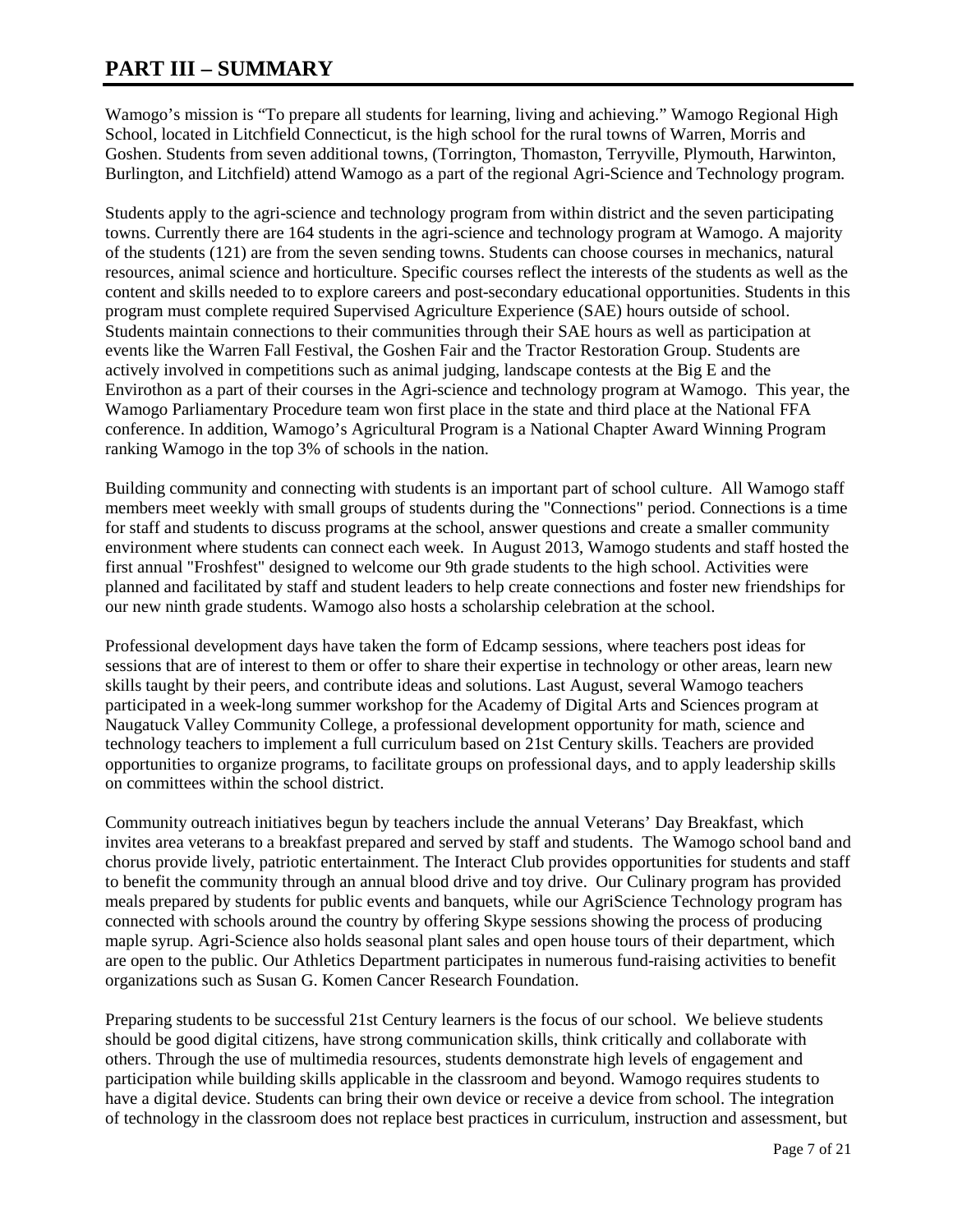enhances the learning opportunities for our students. With each student having a device, teachers are able to individualize experiences and help meet the needs of all students, while maintaining rigorous standards of achievement. We are continually striving to provide opportunities for all students that prepare them for learning, living and achieving.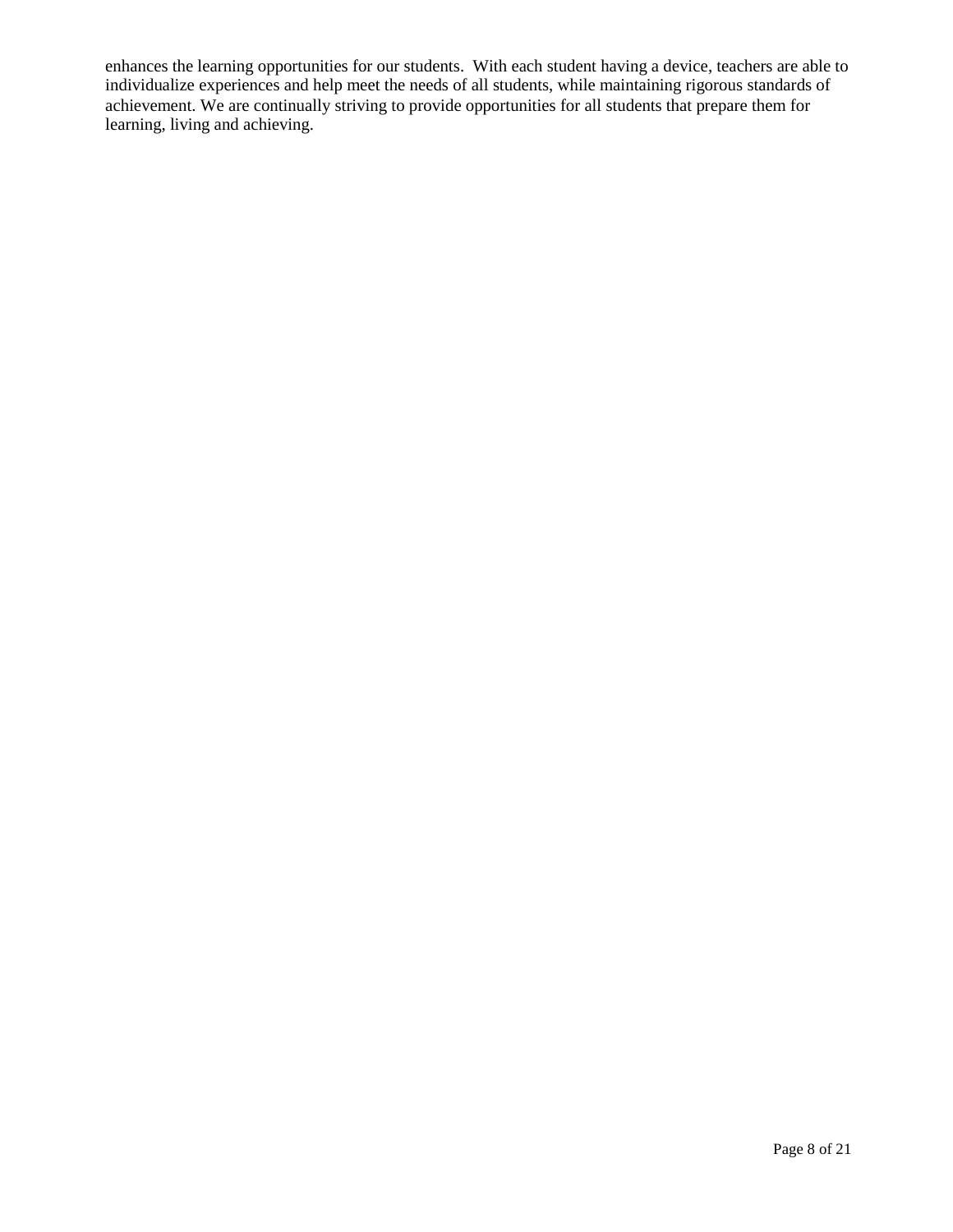#### **1. Assessment Results:**

a) The Connecticut Academic Performance Test (CAPT) for grade 10 is administered in four subject areas: math, reading, writing, and science. Performance levels are reported as follows: below basic, basic, proficient, goal, and advanced. For Wamogo, the requirement for graduation is proficiency in reading, and math.

b) In the five year time period from 2009 to 2013, the trend line for percent of all students achieving proficiency in reading and math has been fairly consistent and placed Wamogo in the upper half of scores among the towns in our DRG (Demographic Reference Group). In reading, 2009, 91% met proficiency; in 2010, 95% met proficiency; in 2011, 91% met proficiency; in 2012, 92% met proficiency; in 2013, 91% met proficiency. In math, in 2009, 87% met proficiency; in 2010, 97% met proficiency; in 2011, 88% met proficiency; in 2012, 86% met proficiency; in 2013, 86% met proficiency.

All Advanced Placement (AP) courses are open enrollment ensuring any student who wishes to take an AP course is allowed to do so. Student participation in AP tests has increased from 2009 through 2013, from 87 tests taken to 122. We continue to have over 30% of students score a three or higher in all tested areas.

The two sub groups at Wamogo which are measured for Adequate Yearly Progress are Students with Disabilities and Students with Free or Reduced Lunch.

In 2013 there was an achievement gap in math with 88% of regular education students reaching proficiency while 70% of students with disabilities reaching proficiency. Students with disabilities increased their percentage of proficiency from 44% in 2009, to 70% in 2013. One hundred percent of students with disabilities reached proficiency in reading compared to 93% of regular education students

In 2013 there was an achievement gap in math with 88% of regular education students reaching proficiency while 67% of students receiving free or reduced lunch. Ninety-three percent of regular education students reached proficiency in reading compared to 78% of students receiving free or reduced lunch.

Wamogo staff has worked to reduce these achievement gaps in a variety of ways. During the years that the Connecticut Academic Performance Test was administered, teachers and administrators reviewed student standardized test scores annually to strategize ways to improve instructional practice to best support student achievement. In addition, IEP goals for special education students were reviewed to determine if they were appropriately rigorous for each student. Data teams meet four times a year to review student progress and develop in-class (Tier 1) SRBI interventions. Student Intervention Teams (SIT) meet weekly to review Tier 1 progress and referrals for Tier 2 and Tier 3 SRBI interventions. As part of the SIT process, teachers recommend students for review using a digital referral system housed through Google apps. Currently, Wamogo utilizes digital portfolios in a Google platform (Hapara) to make student assessment and progress visible to all. In addition, student progress is evaluated using rubrics designed to assess 21st Century learning expectations.

The high performance of Wamogo students on standardized tests is due to several variables. A vast majority of students want to succeed and take learning seriously. Instruction at all levels is differentiated with teachers working to meet the individual needs of all students. Technology is integrated into all courses and students are allowed to bring their own technology devices to school. All classes make use of 21st Century Skills including: problem solving, information literacy, collaboration, communication, and community and civic responsibility.

#### **2. Using Assessment Results:**

Department coordinators and teachers analyze student data from the Connecticut Academic Performance Test (CAPT) and Advanced Placement (AP) tests. Teachers of sophomores review data from their last year's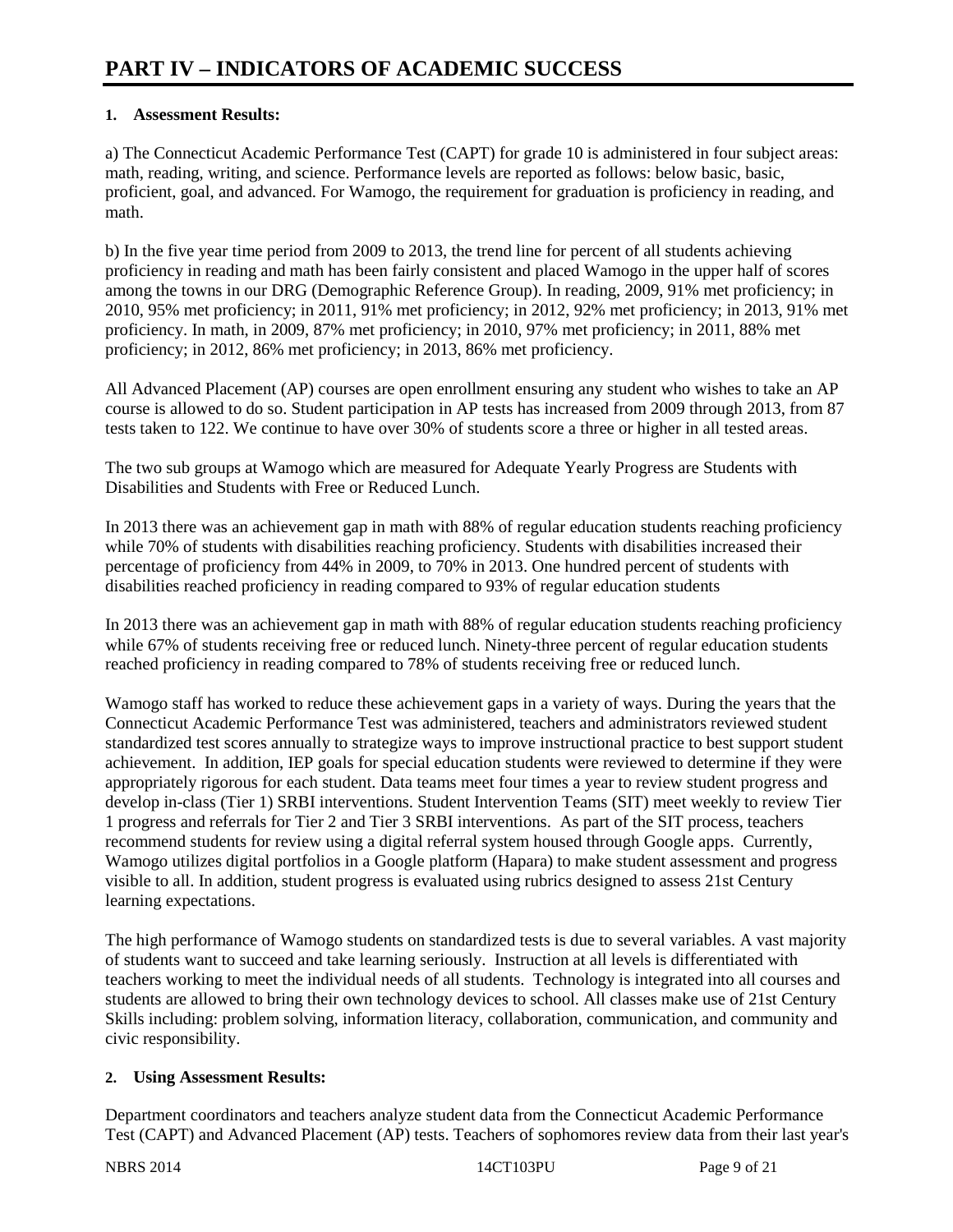classes and reflect on students who did not earn proficiency and how their instruction may be revised to improve student outcomes in the future. Teachers of juniors review their students who did not make proficiency on the CAPT and reflect on what differentiation and/or interventions might need to be put into place to increase the achievement of those students. The identical system is used to evaluate AP scores.

Along with the analysis of standardized test scores, teachers review school-based assessments of student work. Individual departments review student work as well as formative and summative assessments. While the main focus of these reviews is on student growth, teachers also evaluate the curriculum, instruction, or assessment to determine if they could be re-written to increase student outcomes.

Departments also collaborate with one-another to extend student learning outcomes. This is done through the universal application of 21st Century, school-wide rubrics across all disciplines. These rubrics focus on: problem solving, information literacy, collaboration, communication, and community and civic responsibility. Teachers review student work assessed by these rubrics in Professional Learning Communities which are comprised of teachers from multiple departments. These meetings reinforce interrater reliability (helping calibrate rigorous teacher expectations) as well Wamogo's focus upon these skills.

Another inter-departmental program occurs through our work with local Regional Service Center (RESC) Education Connection. Through collaboration with Education Connection's Center for 21st Century Skills, our math, science, and technology departments align curriculum and instruction so that students are ultimately assessed through an innovative exposition which is held locally as well as at the Connecticut Convention Center.

Students and parents receive four report cards and four mid-term reports a year. Starting in the 2013-14 school year these reports are delivered on-line. Wamogo also makes use of an online electronic grading system which is open to parents and students so that they can review and discuss assignments and grades in real time. Formal Parent-Teacher conferences are held once a year and conferences are encouraged throughout the year as needed based on individual student academic outcomes. Each teacher maintains a website to communicate with parents and frequent telephonic and email communications occur.

Each fall the school system hosts an Academic Night where standardized test scores are analyzed and reviewed with the public.

#### **3. Sharing Lessons Learned:**

Wamogo Regional High school is committed to professional sharing. Over the past few years, we have shared our knowledge and expertise in many ways. Administrators and/ teachers have presented at conferences including: Florida Educational Technology Conference, NCTE, International Society for Technology Education, Connecticut Educators Computer Association, Connecticut Association of School Librarians, Literacy for All Conference, American Alliance Health, Physical Education, Recreation and Dance Professionals. Furthermore, several of our teachers have been featured in various publications including ISTE's Leading and Learning magazine and FFA New Horizons digital magazine. In addition, this summer we will host our 3rd Annual EdCamp at Wamogo Regional High School. This professional development opportunity is offered for free for all participants over the course of 4 sessions, and is an opportunity for educators throughout the state to share their ideas and practices in a participant-driven model. Wamogo has hosted visits from several schools to review our successful implementation of our 1:1 and BYOD initiative. In addition, our school regularly hosts league meetings for athletic directors, guidance counselors, school librarians and school principals.

Wamogo capitalizes on our technological resources to share our best practices. Our Agri-Science department video-conferences with schools throughout the United States to share our students' expertise in maple syrup production. We are also sharing our practice in 3D printing by using Google apps for education to connect to another school in Arizona. In addition, educators have connected through videoconferencing to share ideas about literacy to connect students from Texas and Connecticut. In addition, the administration, in conjunction with our technology and media specialist, create opportunities for parents and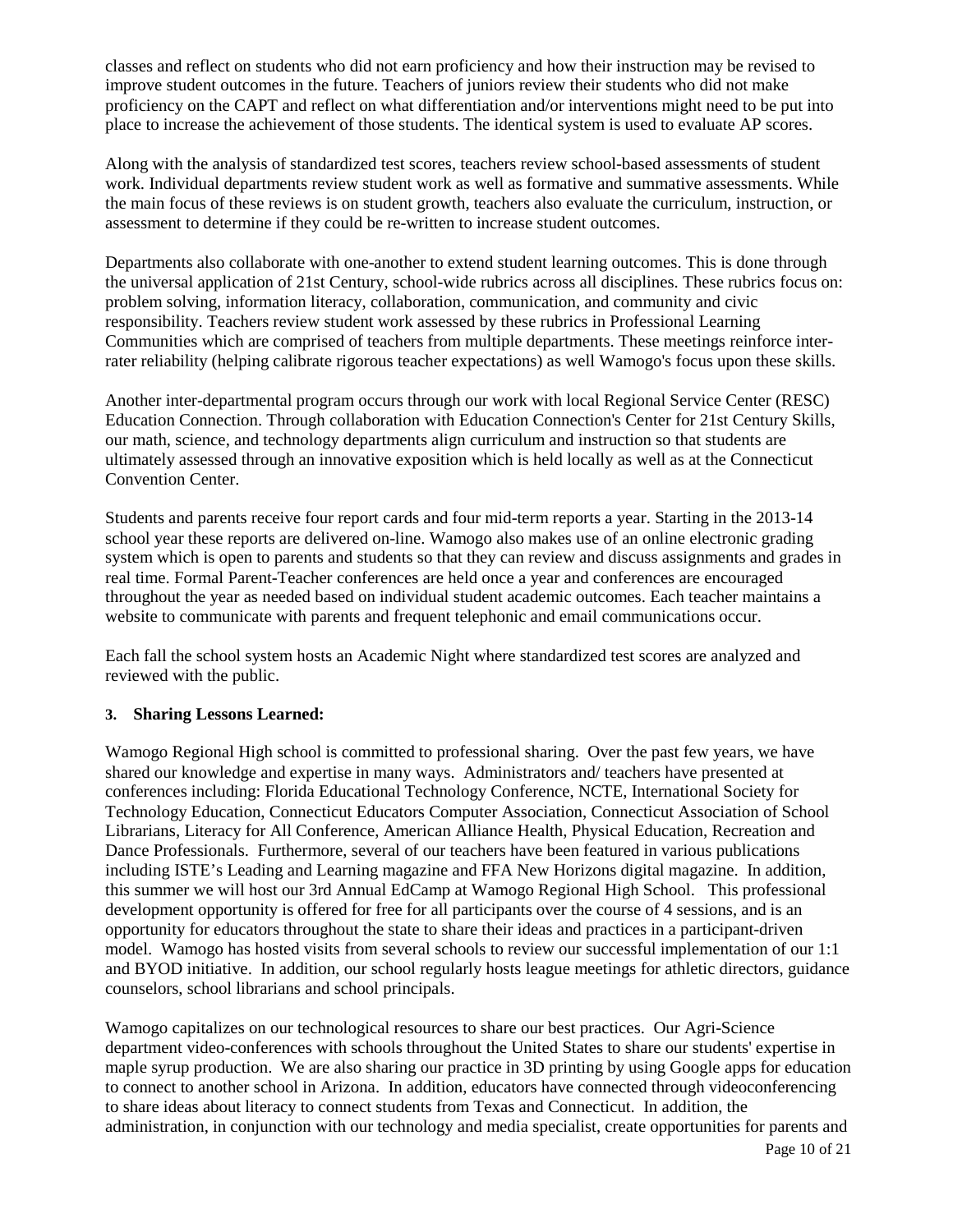community members to participate in programming webinars. We are also committed to social networking to enhance and share our resources. Almost all of our staff regularly shares on Twitter and the administration shares information and resources via a weekly Eblast. In addition, many of our staff have created blogs to share valuable practices and pedagogical ideas are shared.

#### **4. Engaging Families and Community:**

The principal uses numerous communication methods to reach out to teachers, parents and students. These include the school website, webinars, weekly e-blast, Twitter, blogs, a YouTube show called "Breakfast with Bill and Jody", and the district newsletter. Through these mediums, the principal keeps the Region 6 community informed of the school's events and activities. In addition, the administration and assistant principal also create ways to discuss the school core values of love of learning, integrity, friendship and respect, and educational excellence (LIFE). In order to reach out to students and teachers, the administration invites groups for discussions over lunch (SAC: Student Action Lunch) and for parents they hold a monthly coffee hour. The principal's focus to improve instruction is demonstrated by the incorporation of 21st Century learning skills. Furthermore, the school's core values are communicated to the faculty through participant-driven professional development, a 1:1 computer initiative, class walk-throughs, and a block schedule.

Wamogo started Froshfest, a week-long summer orientation program designed to integrate our ninth graders into high school. The transition can be difficult and bringing ten towns together can present challenges. This event proved beneficial as we had virtually no students return to sending schools in the first month of school. This has not always been the case historically. Additionally, we have many academic celebrations that celebrate achievement such as our FFA awards and scholarship night. These celebrations include dinner prepared by our culinary students.

The district invites community members and families to an annual data night to discuss school and district performance. There is an opportunity for parents to provide feedback on ways to improve school performance. The school community is informed of plans for school improvement for the upcoming year and the presentation is posted on school and district websites.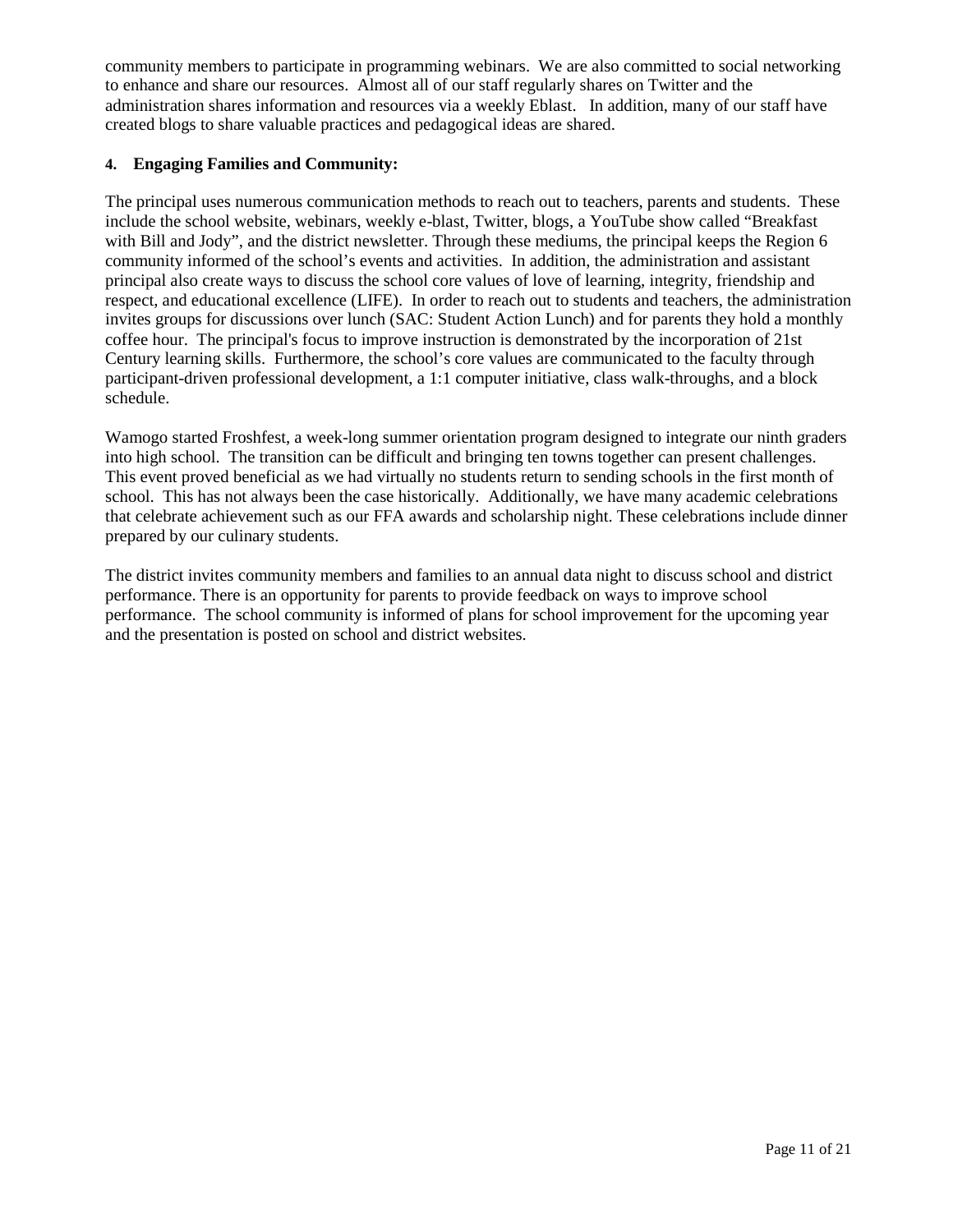#### **1. Curriculum:**

The curriculum is based upon the Connecticut (Common) Core Standards, Education Connection's Center for 21st Century Skills Standards, and the national standards for each content area. The focus on Common Core Standards and 21st Century Skills prepare students for college or career-readiness. Each department offers courses at two levels: college preparation and honors/Advanced Placement.

All courses include differentiated learning activities. Technology is fully integrated into all courses through our Bring Your Own Device (BYOD), 1:1, and Google Apps for Education programs. Students research online as well as communicate, collaborate, and create through a rich variety of hardware and software.

The curriculum for each department was revised to include the following 21st Century Learning expectations: problem solving, information literacy, collaboration, communication, and community and civic responsibility.

The Agricultural Science and Technology Department has added STEM-oriented courses to its program. Courses such as Animal Biotechnology and Veterinary Science are now offered alongside traditional offerings. The FFA program was recognized as a Three Star National Chapter Award Winning Program (in the top 3% of agricultural programs nationwide).

The Business and Finance Department has also added STEM oriented course to its program. In addition to traditional accounting and finance courses, there are courses available in: E-Commerce, 21st Century Marketing, Research and Design, and Game Development.

The Culinary Arts Department prepares students for career readiness through: culinary skills, menu development, purchase and cost control, inventory, profit and loss, marketing and promotions, and restaurant management.

The English Department focuses on critical and creative thinking. Students read complex texts (fiction and non-fiction) and write in a variety of genres including persuasive, narrative, and explanatory/informational.

The Fine and Performing Arts Department has added STEAM-oriented courses such as: Computer Graphics, Music Production and Technology, and Video Production. Art II students are working in conjunction with Technology and Pre-Engineering students to build and paint Adirondack chairs for a fundraiser. Students are also able to participate in a wide array of arts including Digital Photography. In addition students are able to progress to Video Production at an advanced level.

The Mathematics Department focuses on critical thinking and data analysis. Students work collaboratively and individually to solve meaningful, relevant and authentic problems. Instruction centers around the use of digital resources (Moodle and Geogebra) and students are regularly evaluated using performance-based assessments.

The Physical Education and Wellness Department focuses on life-long fitness and health. Students are able to pursue elective courses after satisfying requirements. These include Racquet Sports, Team Sports and Fit for Life. Courses are also offered to students who wish to become first responders and emergency medical technicians.

The Science Department focuses on critical thinking, research, data, and the connections between the impact of science and the quality of life. Students are able to engage in a wide variety of courses including; Forensics, Earth and Energy Essentials, Biology, Chemistry, Physics, Anatomy and Physiology. There are Advanced Placement courses in Biology, Chemistry, and Environmental Science.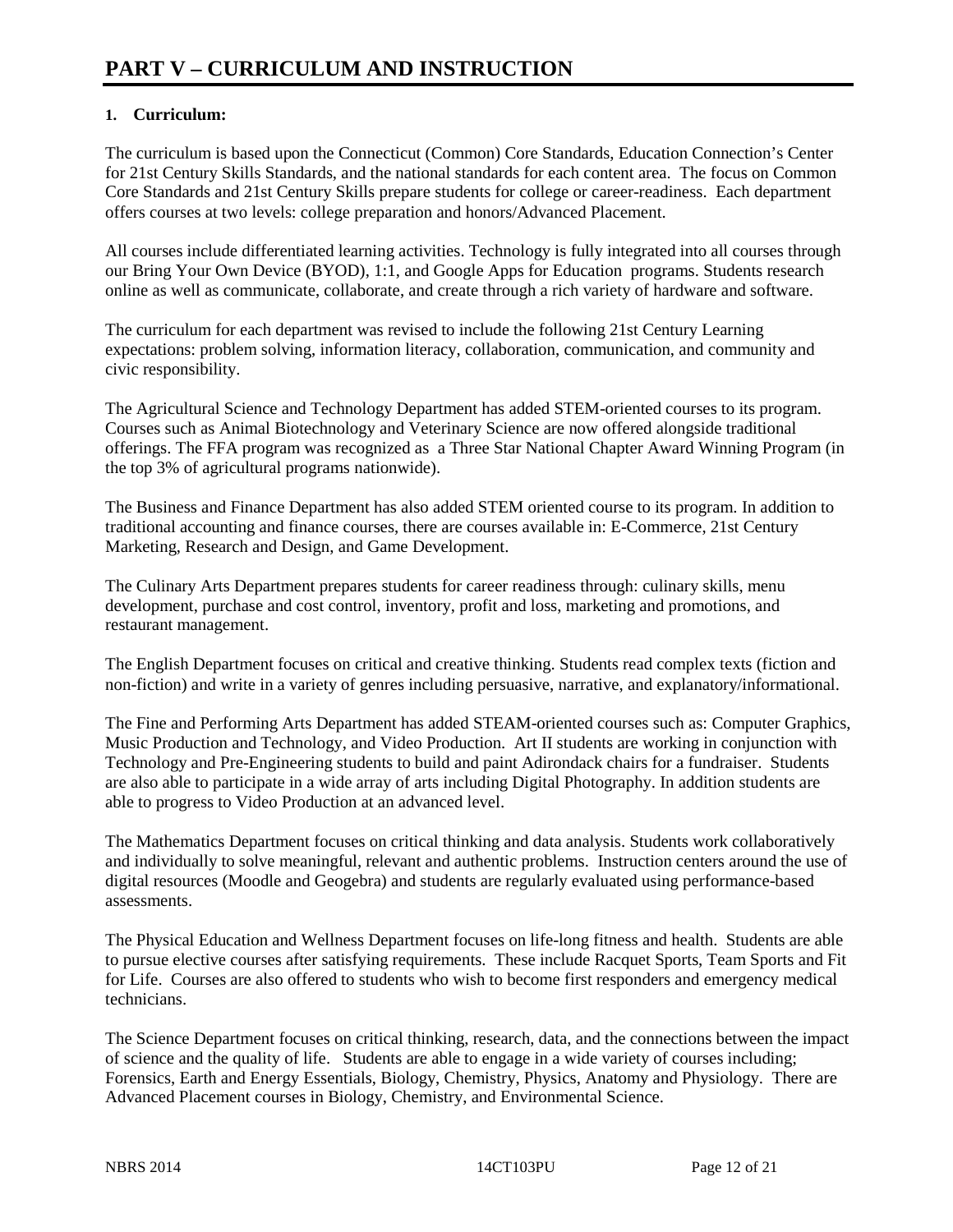The Social Studies Department focuses on critical thinking, reading, research, and writing (both essay and research paper). Advanced Placement courses and elective offerings include AP European History (in conjunction with Early College Experience UCONN credited course), AP US History, AP World History and the study of Historical Genocides.

World Languages offers three languages emphasizing speaking in the target language, knowledge of other cultures, and connections with other disciplines. Students are able to take Spanish I-V, French I-V, and Latin I-V. They are able to access other cultures through the use of digital resources (i.e.: video conferencing).

In addition to the information above, the Mathematics and Science departments collaborate with local RESC Education Connection's Center for 21st Century Skills. These courses include: blended learning, projectbased learning, and virtual world learning. Students participate in local and state-wide Student Innovation Exposition Challenge showcasing: original experiment design, data collection, research with experts in the field, development of a web presence and a presentation of findings. All students in 9th and 10th grade participate in this program.

Students are able to earn college credit by taking courses endorsed by the University of Connecticut through the Early College Experience. Courses are available in Agricultural Science and Technology, English, and Social Studies. Juniors and Seniors are also able to take up to two courses each semester at Northwest Community College.

A Senior Capstone Project is offered which allows students to showcase personal growth by designing and implementing a project. The project includes: a proposal, field work, research, written assessments, and culminates in an exhibition. Students interact with staff and community volunteers to complete their study.

All students are college and career ready through a school-wide emphasis on critical thinking, higher order analysis, and many learning experiences that build perseverance and resilience.

#### **2. Reading/English:**

The English Department offers College Preparatory and Honors/Advanced Placement courses aligned with the Connecticut (Common) Core Standards and the National Council of Teachers of English Standards.

Students are challenged to think critically and creatively as demonstrated through the reading of complex texts including: drama, novel, poetry, and short story. Informational texts and literary non-fiction are also featured in each course. Literature circles are used frequently as an instructional strategy to engage students in critical thinking and reflection as they read.

Students are also instructed in formal composition, including Iiterary analysis, with a strong emphasis on revision. This practice is supported with our use of school-wide writing rubrics and is further supported by teacher and peer feedback. Rubrics are used to guide teacher-to-student and student-to-student conferences. Teachers use the results of writing assessments to develop lessons that improve student skills in the areas of: transitions, evidence incorporation, topic sentences, and conclusions. In addition, there is explicit instruction on standard English conventions. All students are also encouraged to write creatively and are taught the conventions of poetry and prose. In all writing practice students are encouraged to reflect on writing both formally and informally.

Students engage in 21st Century communication, learning the traditional skills of writing as well as production of digital media. Informal writing assignments are kept in journals or shared digitally on software platforms. Through digital media, collaborative writing assignments are used to develop selfreflection and peer-to-peer editing skills. Technology is infused in every lesson with resources available to students through class wikis, blogs, or other websites. Regular communication though these platforms ensure equal participation by students and encourages collaboration across grade levels.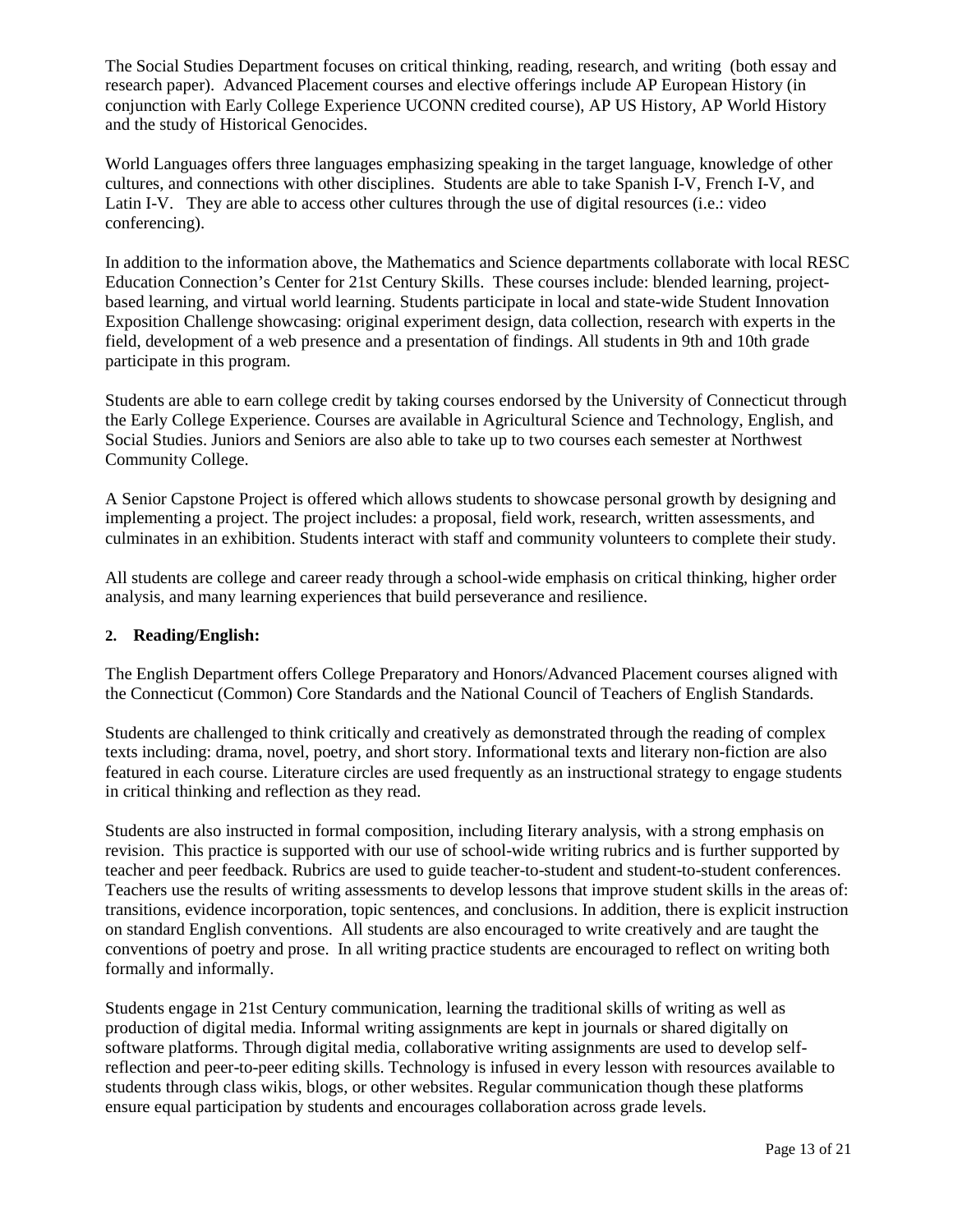For students who read below grade level, there is direct and explicit vocabulary instruction in both academic and content area vocabulary to improve reading comprehension. Audio or abridged texts are offered as well as alternative readings.

The freshmen course focuses on young adult literature and selections of non-fiction, short story, and poetry. Students also read Shakespearean drama. Sophomores study world literature while Juniors focus on American Literature. Senior English is organized into four genres: memoir, drama, creative writing, and film. The Journalism elective is open to junior and seniors, while the Advanced Placement Literature course is offered in conjunction with the Early College Experience program at the University of Connecticut for college credit.

#### **3. Mathematics:**

Wamogo partners with the Center for 21st Skills at Education Connection for math curriculum for algebra and geometry. These math courses are inquiry-based courses that apply mathematical thinking to solve authentic problems. The math courses are aligned with Common Core Standards. Teachers utilize a blended learning model which focuses on a student-centered class environment and includes online and experiential components. Every student is expected to access lessons, resource materials and assessments through Moodle. Every unit includes a performance-based assessment which measures students math skills through authentic application. Wamogo offers a full range of math courses including, AP and SAT preparation courses through the math department. Courses are designed to make students college and career ready.

Teachers infuse technology within the curriculum. Teachers utilize technology applications such as Geogebra and Edmodo. Math teachers have rich websites including video tutorials which extend learning outside of the class. Teachers work together throughout the school year both virtually and in person to collaborate, reflect on best practices and revise curriculum and assessments.

Math teachers apply 21st Century Learning Expectations in the classroom.Teachers utilize school-wide rubrics for assessment which measure skills including; problem-solving, collaboration, communication, civic and social responsibility and information literacy.

Our math curriculum in grades 9 and 10 is a unique model that is integrated with other curricular areas. Math teachers work collaboratively with science and technology teachers to develop challenge projects for the Student Innovation Expo. Students work on data collection and analysis for projects they are developing through their science courses. As a part of the collaborative project that students will present at the Expo, students must identify a quantifiable element of the project and collect, represent and analyze data. Students must also recognize and identify patterns in the data as related to the larger scope of the science-based project. Twenty-first Century skills are embedded in the math curriculum. Students are expected to work collaboratively and individually on hands-on, computer-based applications.

#### **4. Additional Curriculum Area:**

Wamogo students and staff are participating in an innovative approach to math and science, as a part of the Academy of Digital Arts and Sciences, through the Center of 21st Century Skills at Education Connection.

Content and activities in these courses are are aligned with the Connecticut Common Core Standards. These courses offer students opportunities to apply their knowledge and skills in authentic experiences. All participating students are enrolled in Moodle, an online learning management system, where assignments, activities and assessments are posted. Higher order thinking skills, creativity, collaborative activities and an integration of math, science and technology are the focus of these 21st Century skills-based courses.

All students maintain a digital portfolio of their work throughout the year. Students prepare presentations and final projects for an exposition at Wamogo in the spring. Select students will travel to Hartford for the Innovation Expo to present their final projects in a statewide competition.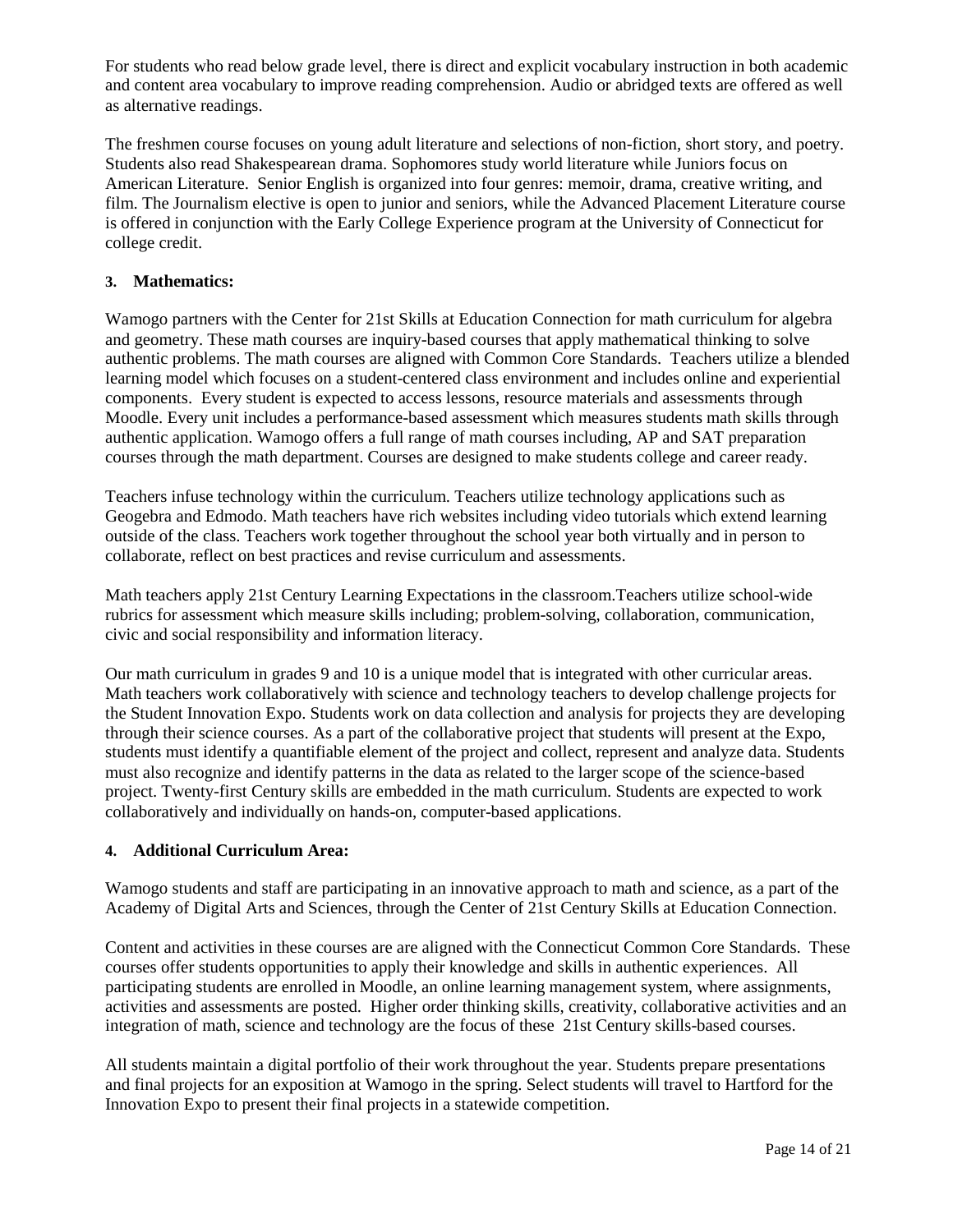Wamogo students and staff are preparing for the Wamogo Expo which will take place on April 24, 2014. This our second year for this exciting event which will showcase student-driven projects completed through their science, technology and math classes. As a part the Academy of Digital Arts and Sciences, through collaboration with Education Connection, students will compete for a chance to share their work at the Student Innovation Expo in Hartford on May 17, 2014.

The Agriscience and Technology department offers a variety of innovative courses that focus on preparing our students for college and careers. Students take classes in mechanics, plant science, natural resources and animal science.

The students in the Agriscience and Technology program explore the curriculum through real-world applications. Students work closely with DEEP with projects involving wildlife management, forestry and aquaculture. Students collaborate to design landscapes and floral arrangements for state and regional competitions. Students in animal science learn animal care and management, veterinary science, genetics, breeding and animal biotechnology.

Wamogo students develop strong leadership skills through their active involvement with the FFA. Our school was awarded the Three Star National Chapter Award which includes our our program in the top 3% of schools in the nation. This award recognizes a chapter's ability to grow as individuals, work as a part of a team and serve others.

Students positively impact the community through their involvement with the Agriscience and Technology program at Wamogo. Students share the maple sugaring process with classrooms throughout the country through videoconferencing. Landscaping for all four schools in our district are designed,planted and maintained by Wamogo students. Students visit local senior citizens on a regular basis to collaboratively create floral arrangements. Tractor Restoration is a highly attended weekly event that involves students, parents and community members in the restoration of an antique tractor. Currently the Discovery Channel is filming this process.

A rich Business and Technology curriculum offers students elective choice. Students are able to take courses in web development, digital literacy and robotics. Students explore Computer Aided Design and Technology and Pre-Engineering. These courses are complimented by recent additions to the programming including a 3-D printer and a competitive Robotics Team. Game Development is an extremely popular addition to our program of studies, allowing our students to explore computer programming in an authentic application.

#### **5. Instructional Methods:**

Teachers at Wamogo differentiate their instruction on a daily basis. In order to maximize improvement, teachers regularly review student data. This includes but is not limited to, assessment performance, and standardized test scores. The Hapara program (through Google apps) provides a platform for teachers to record and track Tier 1 interventions on a shared document. Collaboration with the Special Education department provides teachers with various supports based on their Individualized Education Plan (IEP). Accommodations may include audiobooks, abridged editions, adjusted reading levels on Newsela articles, or calculators. Scaffolding of projects and assignments occurs on a regular basis, from "chunking" to modifying rubrics as needed per student.

Teachers meet with students in class and during WIT (Whatever it Takes) periods to monitor student progress and provide extra help as needed. It is a common practice for teachers to present materials in a different way with struggling students who require an alternate mode of delivery. In addition, teachers make use of activities that address different learning styles, from readers' theatre to student-made video demonstrations of mathematical processes.

Teachers use assessment results to design ways to differentiate instruction. Teachers use strategic and flexible grouping to organize students by ability, interest, and diversity of learning styles. In math class, the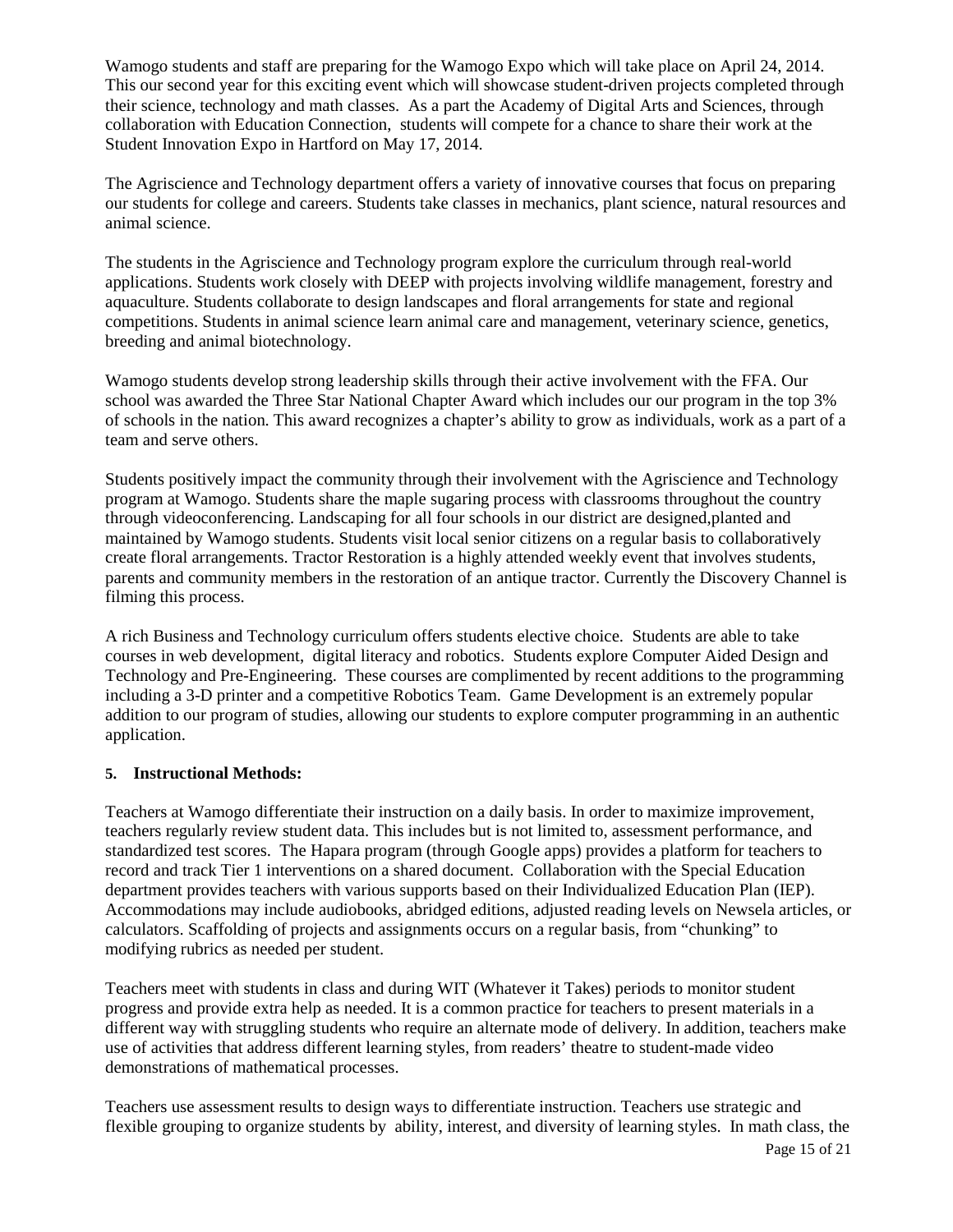teachers may use selective grouping to sort students in order to meet each student's level of need, by taking advantage of peer-to-peer instruction. In English class, students form literature circles based on book choice, and in art class, diverse learning styles are considered to group students by their learning modalities.

Teachers provide additional support and alternative strategies within the regular classroom. Use of cooperative learning groups, are a common practice at Wamogo to provide support to students in the classroom. Teachers often provide extra help sessions beyond the WIT period for students who are struggling with particular concepts, who desire enrichment, or who were absent and need to be caught up on missed lessons. WIT periods are used to reteach concepts to students requiring additional support or who were absent during the lesson. Finally, resource classes are provided for students requiring extra support on a daily basis; some of these resource classes receive academic credit. Resource teachers work closely with classroom teachers to ensure every students receives the support he or she needs.

#### **6. Professional Development:**

Significant meeting time has been created to increase collaboration. The principal and the professional staff engage in a variety of professional development efforts designed to improve student learning.

Professional Learning Communities (PLC) meet every other day. Teachers collaborate, exchange ideas, and develop curriculum focusing on 21st Century skills. A PLC report is prepared after each meeting focusing on what was accomplished and sets an agenda for the next meeting. PLC reports are reviewed by the administration.

The principal periodically shares material for reflection including professional readings, reflective questions, surveys and videos. These materials provide an opportunity for faculty members to reflect and to self-assess teaching methods, strategies, and priorities with the goal of improving instruction. The Connecticut State Educator Evaluation System (SEED) provides teachers an opportunity to plan and self-assess methods and strategies through a series of professional interactions. There are several meetings between the teacher and their assigned evaluator for the purpose of collaborative goal-setting prior to the observational cycle in order to work together to improve student achievement. Teachers are asked to reflect on their practice and evaluators work to provide support to improve teaching and learning.

Teachers often use resources outside of the school to maintain current best practices. Teachers are encouraged to attend conventions, conferences, and seminars to enhance teaching skills. World language teachers attend Connecticut Council of Language Teachers. English teachers have attended several conferences including: the National Council of Teachers of English (NCTE), Literacy for All Conference and Shakespeare For All Conference. Math teachers have attended the Associated Teachers of Mathematics in Connecticut (ATOMIC) and National Council of Teachers of Math (NCTM.) Science teachers attended the National Science Teachers Association conference and state Several faculty members have attended and presented at Connecticut Educators Computer Conference (CECA), Connecticut Association of School Librarians (CASL), International Society of Technology in Education (ISTE) and Florida Education Technology Conference (FETC.)

Webinars, on-line journals, and professional articles about education are shared regularly. The district sponsors EdCampRSD6 in July, a free participant-driven professional opportunity for educators from several school districts where teachers share teaching strategies.

Wamogo offers five full days of in-service training each school year along with one half day session per month. The emphasis is on teaching and assessment. A professional development site for Region 6 has been developed. This site includes agendas for professional development sessions as well as survey forms to provide feedback. Professional development has helped construct effective, meaningful curriculum aligned with Common Core State Standards and best practices. Emphasis has been focused on critical thinking, higher order learning, and implementation of technology in the classroom. Periodic walk-through visits through classes provide an opportunity to further guide instruction.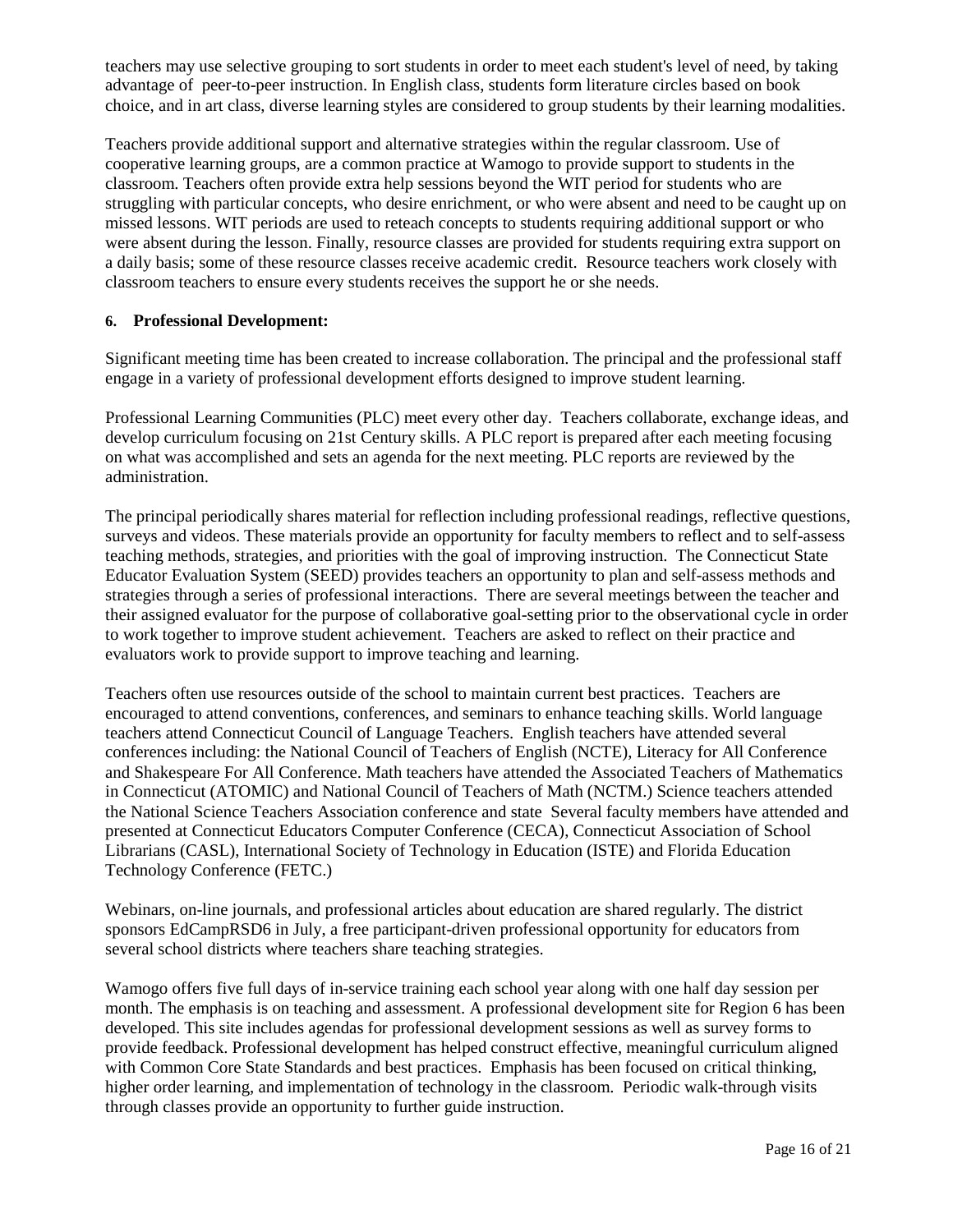#### **7. School Leadership**

The principal, through participation in district administrative meetings, helps to set and implement policy for the district and the high school. The principal seeks feedback from the administrative team, teachers, and students. The school board encourages the implementation of the school's mission and expectations for student learning by supporting school initiatives.

The principal first began working at Wamogo High School five years ago, he began to reach out to members of the Region 6 community. He started by having individual conversations with each teacher in the school with the focus on improving instruction. After meeting with all faculty members our principal began to restructure the "Steering Committee" into what is now called the "Leadership Team". The principal and assistant principal meet with this team, consisting of department chairs. In addition, the principal conducts weekly meetings with department chairs. The department chairs further communicate the administration's message through the use of weekly PLC meetings. Within the leadership meetings, members have a chance to provide input on instructional practices, curriculum, and courses to see that they are consistent with the school's core values and beliefs. The principal and assistant principal use numerous communication methods to reach out to teachers, parents and students. These include the school website, weekly e-blast, Twitter, blogs, a YouTube show called "Breakfast with Bill and Jody", and the district newsletter. Through these avenues, the Principal keeps the Region 6 community informed of the school's events and activities. In addition, the principal and assistant principal also create several other ways to discuss the school core values of love of learning, integrity, friendship and respect, and educational excellence (LIFE). In order to reach out to students and teachers, the administration invites groups for discussions over lunch (SAC: Student Action Lunch) and for parents they hold a monthly coffee hour. The principal's focus to improve instruction is demonstrated by the incorporation of 21st century learning expectations in all curricular areas. Furthermore, the school's core values are communicated to the faculty through participant-driven professional development (EdCamp), a 1:1 computer initiative, class walk-throughs, and a block schedule.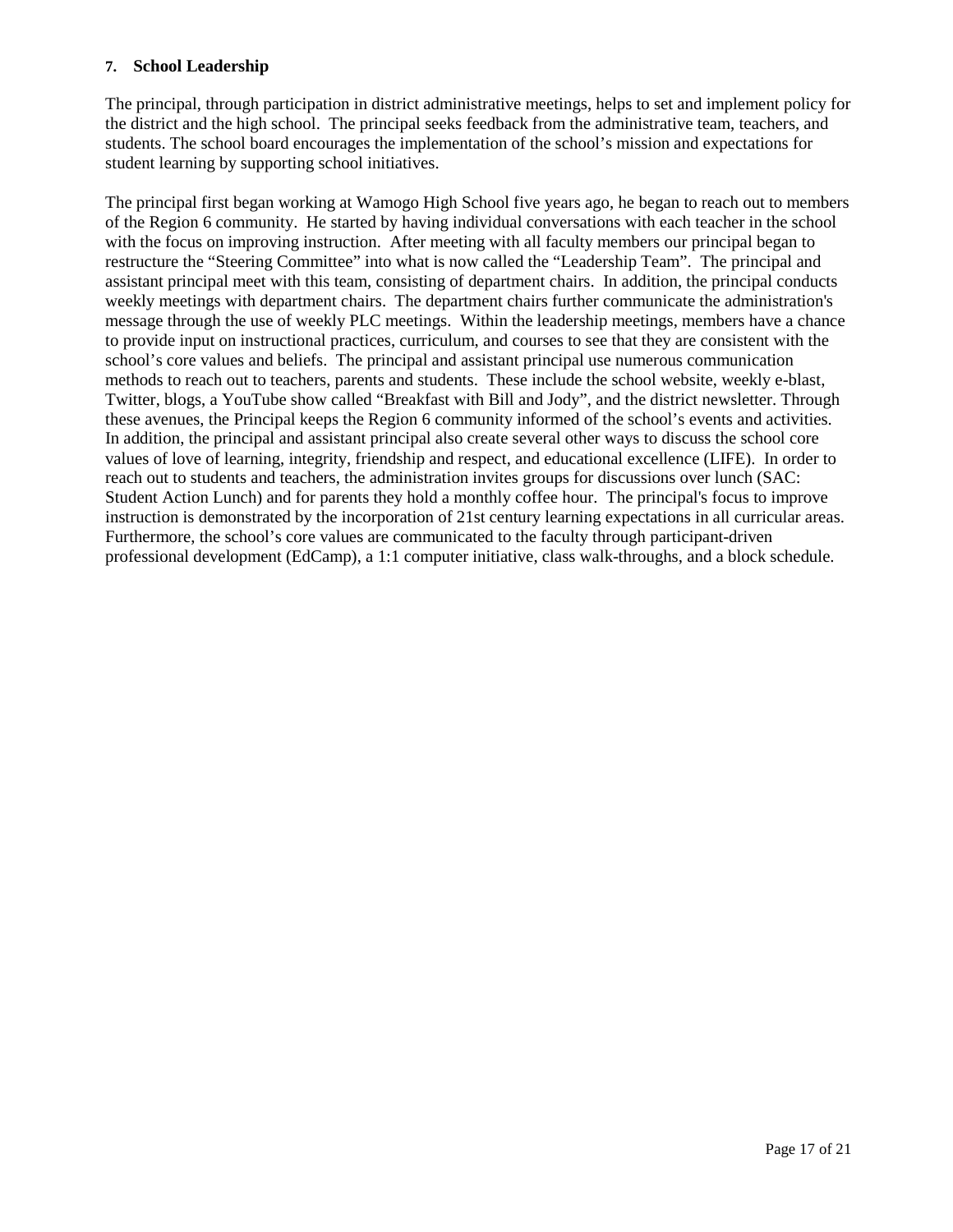#### **STATE CRITERION--REFERENCED TESTS**

**Subject:** <u>Math</u><br> **All Students Tested/Grade:** 10 **Test:** CAPT<br> **CAPT**<br> **CAPT Publisher:** 

# **All Students Tested/Grade:** 10 **Edition/Publication Year:** 2013

| School Year                      | $2012 - 2013$  | 2011-2012        | 2010-2011      | 2009-2010        | 2008-2009        |
|----------------------------------|----------------|------------------|----------------|------------------|------------------|
| Testing month                    | Mar            | Mar              | Mar            | Mar              | Mar              |
| <b>SCHOOL SCORES*</b>            |                |                  |                |                  |                  |
| % Proficient plus % Advanced     | 86             | 86               | 89             | 97               | 87               |
| % Advanced                       | 18             | 32               | 32             | $\overline{25}$  | 24               |
| Number of students tested        | 93             | 96               | 98             | 87               | 104              |
| Percent of total students tested | 96             | 96               | 98             | 97               | 100              |
| Number of students tested with   | $\overline{2}$ | 3                | $\overline{0}$ | $\overline{0}$   | $\overline{0}$   |
| alternative assessment           |                |                  |                |                  |                  |
| % of students tested with        | $\overline{2}$ | 3                | $\overline{0}$ | $\boldsymbol{0}$ | $\overline{0}$   |
| alternative assessment           |                |                  |                |                  |                  |
| <b>SUBGROUP SCORES</b>           |                |                  |                |                  |                  |
| 1. Free and Reduced-Price        |                |                  |                |                  |                  |
| Meals/Socio-Economic/            |                |                  |                |                  |                  |
| <b>Disadvantaged Students</b>    |                |                  |                |                  |                  |
| % Proficient plus % Advanced     | 67             | 92               | 67             | 75               | 88               |
| % Advanced                       | $\overline{0}$ | 33               | 17             | 13               | $\boldsymbol{0}$ |
| Number of students tested        | 9              | 12               | 6              | 8                | 8                |
| 2. Students receiving Special    |                |                  |                |                  |                  |
| <b>Education</b>                 |                |                  |                |                  |                  |
| % Proficient plus % Advanced     | 70             | 57               | 63             | 89               | 44               |
| % Advanced                       | $\overline{0}$ | $\boldsymbol{0}$ | $\overline{0}$ | $\mathbf{0}$     | 22               |
| Number of students tested        | 10             | 14               | 8              | 9                | 9                |
| 3. English Language Learner      |                |                  |                |                  |                  |
| <b>Students</b>                  |                |                  |                |                  |                  |
| % Proficient plus % Advanced     |                |                  |                |                  |                  |
| % Advanced                       |                |                  |                |                  |                  |
| Number of students tested        |                |                  |                |                  |                  |
| 4. Hispanic or Latino            |                |                  |                |                  |                  |
| <b>Students</b>                  |                |                  |                |                  |                  |
| % Proficient plus % Advanced     |                |                  |                |                  |                  |
| % Advanced                       |                |                  |                |                  |                  |
| Number of students tested        |                |                  |                |                  |                  |
| 5. African-American              |                |                  |                |                  |                  |
| <b>Students</b>                  |                |                  |                |                  |                  |
| % Proficient plus % Advanced     |                |                  |                |                  |                  |
| % Advanced                       |                |                  |                |                  |                  |
| Number of students tested        |                |                  |                |                  |                  |
| <b>6. Asian Students</b>         |                |                  |                |                  |                  |
| % Proficient plus % Advanced     |                |                  |                |                  |                  |
| % Advanced                       |                |                  |                |                  |                  |
| Number of students tested        |                |                  |                |                  |                  |
| 7. American Indian or            |                |                  |                |                  |                  |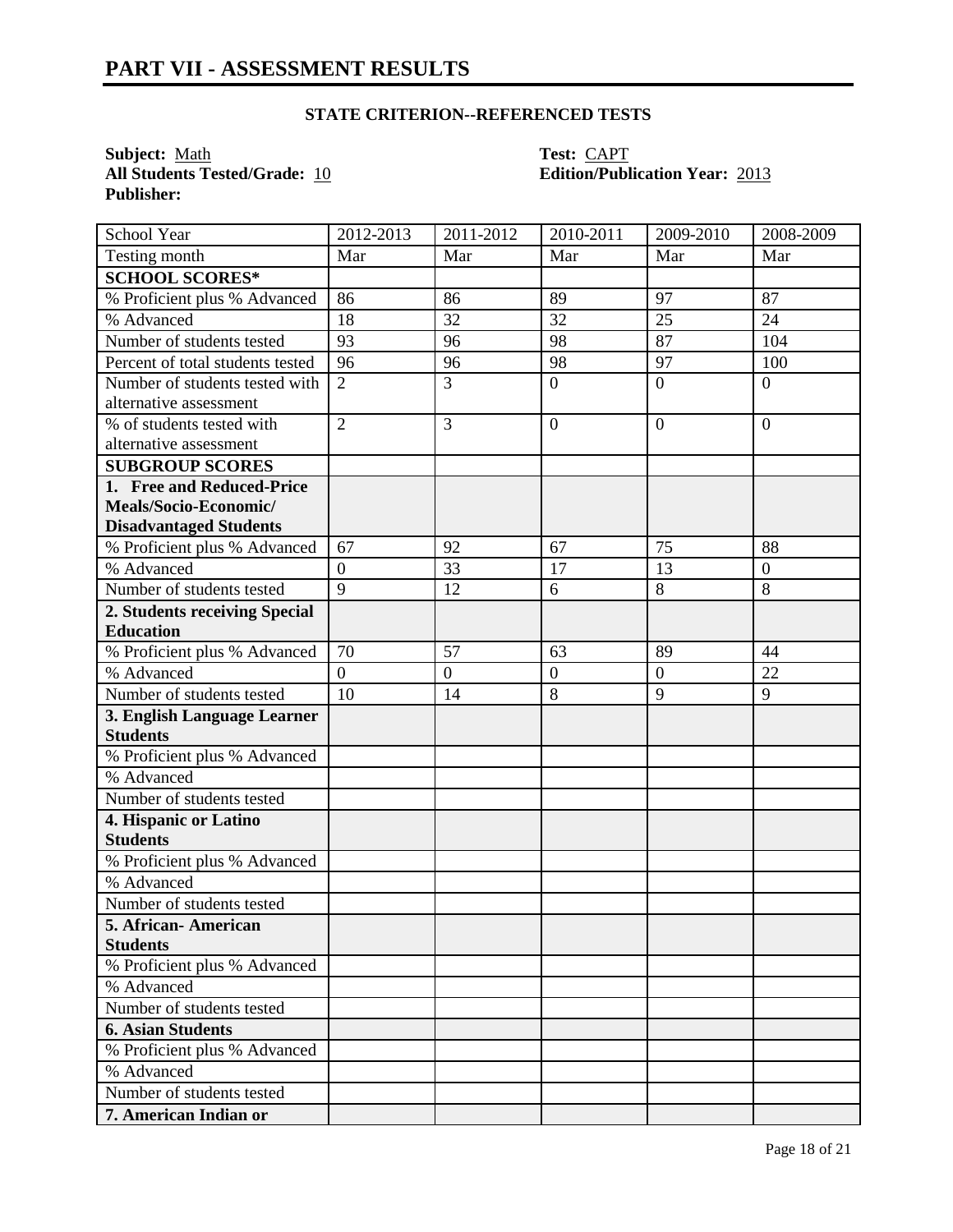| <b>Alaska Native Students</b>    |    |    |    |    |     |
|----------------------------------|----|----|----|----|-----|
| % Proficient plus % Advanced     |    |    |    |    |     |
| % Advanced                       |    |    |    |    |     |
| Number of students tested        |    |    |    |    |     |
| 8. Native Hawaiian or other      |    |    |    |    |     |
| <b>Pacific Islander Students</b> |    |    |    |    |     |
| % Proficient plus % Advanced     |    |    |    |    |     |
| % Advanced                       |    |    |    |    |     |
| Number of students tested        |    |    |    |    |     |
| 9. White Students                |    |    |    |    |     |
| % Proficient plus % Advanced     | 86 | 86 | 89 | 97 | 87  |
| % Advanced                       | 17 | 32 | 30 | 25 | 24  |
| Number of students tested        | 92 | 96 | 96 | 87 | 104 |
| 10. Two or More Races            |    |    |    |    |     |
| identified Students              |    |    |    |    |     |
| % Proficient plus % Advanced     |    |    |    |    |     |
| % Advanced                       |    |    |    |    |     |
| Number of students tested        |    |    |    |    |     |
| 11. Other 1: Other 1             |    |    |    |    |     |
| % Proficient plus % Advanced     |    |    |    |    |     |
| % Advanced                       |    |    |    |    |     |
| Number of students tested        |    |    |    |    |     |
| 12. Other 2: Other 2             |    |    |    |    |     |
| % Proficient plus % Advanced     |    |    |    |    |     |
| % Advanced                       |    |    |    |    |     |
| Number of students tested        |    |    |    |    |     |
| 13. Other 3: Other 3             |    |    |    |    |     |
| % Proficient plus % Advanced     |    |    |    |    |     |
| % Advanced                       |    |    |    |    |     |
| Number of students tested        |    |    |    |    |     |

**NOTES:** The alternative assessment students met the criteria to to be eligible based on the CAPT (Modified Assessment System- MAS) PPT Eligibility Worksheet. The PPT determined that the student will not make grade level proficiency in Math due to their disability and not due to a lack of accommodations and modifications, lack of instruction, or other factors.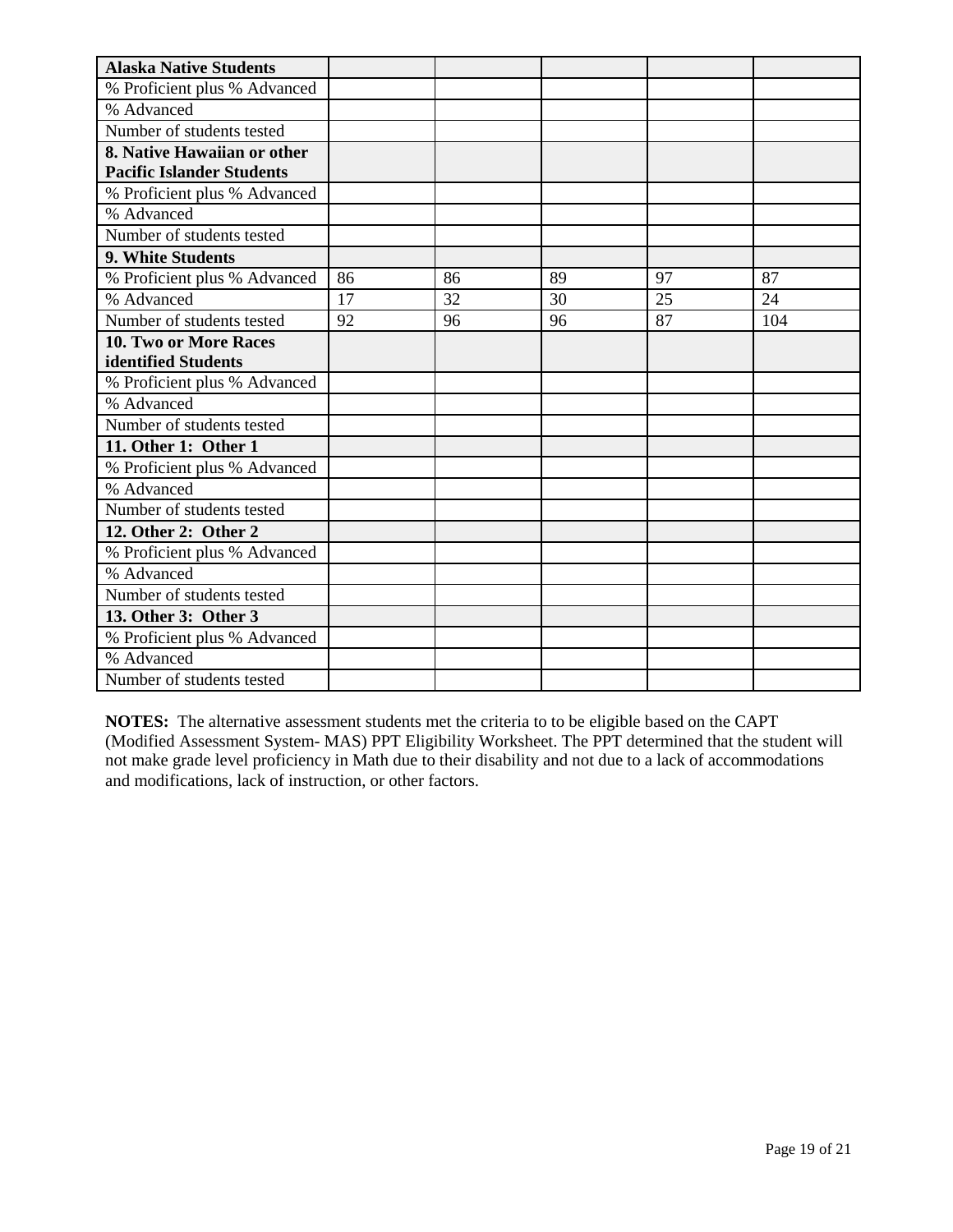#### **STATE CRITERION--REFERENCED TESTS**

## **Subject:** <u>Reading/ELA</u> **Test:** <u>CAPT</u><br> **All Students Tested/Grade:** <u>10</u> **Call Edition/Publ Publisher:**

# **Edition/Publication Year: 2013**

| School Year                      | 2012-2013        | 2011-2012        | $2010 - 2011$    | 2009-2010      | 2008-2009      |
|----------------------------------|------------------|------------------|------------------|----------------|----------------|
| Testing month                    | Mar              | Mar              | Mar              | Mar            | Mar            |
| <b>SCHOOL SCORES*</b>            |                  |                  |                  |                |                |
| % Proficient plus % Advanced     | 91               | 93               | 91               | 93             | 91             |
| % Advanced                       | 17               | 16               | 19               | 18             | 17             |
| Number of students tested        | 90               | 96               | 98               | 88             | 103            |
| Percent of total students tested | 93               | 96               | 98               | 98             | 99             |
| Number of students tested with   | 3                | 3                | $\boldsymbol{0}$ | $\overline{0}$ | $\overline{0}$ |
| alternative assessment           |                  |                  |                  |                |                |
| % of students tested with        | $\overline{3}$   | 3                | $\overline{0}$   | $\overline{0}$ | $\overline{0}$ |
| alternative assessment           |                  |                  |                  |                |                |
| <b>SUBGROUP SCORES</b>           |                  |                  |                  |                |                |
| 1. Free and Reduced-Price        |                  |                  |                  |                |                |
| Meals/Socio-Economic/            |                  |                  |                  |                |                |
| <b>Disadvantaged Students</b>    |                  |                  |                  |                |                |
| % Proficient plus % Advanced     | 78               | 92               | 100              | 70             | 75             |
| % Advanced                       | 11               | 25               | 29               | $\overline{0}$ | 13             |
| Number of students tested        | $\overline{9}$   | 12               | $\overline{7}$   | 10             | 8              |
| 2. Students receiving Special    |                  |                  |                  |                |                |
| <b>Education</b>                 |                  |                  |                  |                |                |
| % Proficient plus % Advanced     | 100              | 64               | 88               | 55             | 75             |
| % Advanced                       | $\boldsymbol{0}$ | $\boldsymbol{0}$ | 13               | $\overline{0}$ | 13             |
| Number of students tested        | $\overline{8}$   | 14               | 8                | $\overline{9}$ | 8              |
| 3. English Language Learner      |                  |                  |                  |                |                |
| <b>Students</b>                  |                  |                  |                  |                |                |
| % Proficient plus % Advanced     |                  |                  |                  |                |                |
| % Advanced                       |                  |                  |                  |                |                |
| Number of students tested        |                  |                  |                  |                |                |
| 4. Hispanic or Latino            |                  |                  |                  |                |                |
| <b>Students</b>                  |                  |                  |                  |                |                |
| % Proficient plus % Advanced     |                  |                  |                  |                |                |
| % Advanced                       |                  |                  |                  |                |                |
| Number of students tested        |                  |                  |                  |                |                |
| 5. African- American             |                  |                  |                  |                |                |
| <b>Students</b>                  |                  |                  |                  |                |                |
| % Proficient plus % Advanced     |                  |                  |                  |                |                |
| % Advanced                       |                  |                  |                  |                |                |
| Number of students tested        |                  |                  |                  |                |                |
| <b>6. Asian Students</b>         |                  |                  |                  |                |                |
| % Proficient plus % Advanced     |                  |                  |                  |                |                |
| % Advanced                       |                  |                  |                  |                |                |
| Number of students tested        |                  |                  |                  |                |                |
| 7. American Indian or            |                  |                  |                  |                |                |
| <b>Alaska Native Students</b>    |                  |                  |                  |                |                |
| % Proficient plus % Advanced     |                  |                  |                  |                |                |
| % Advanced                       |                  |                  |                  |                |                |